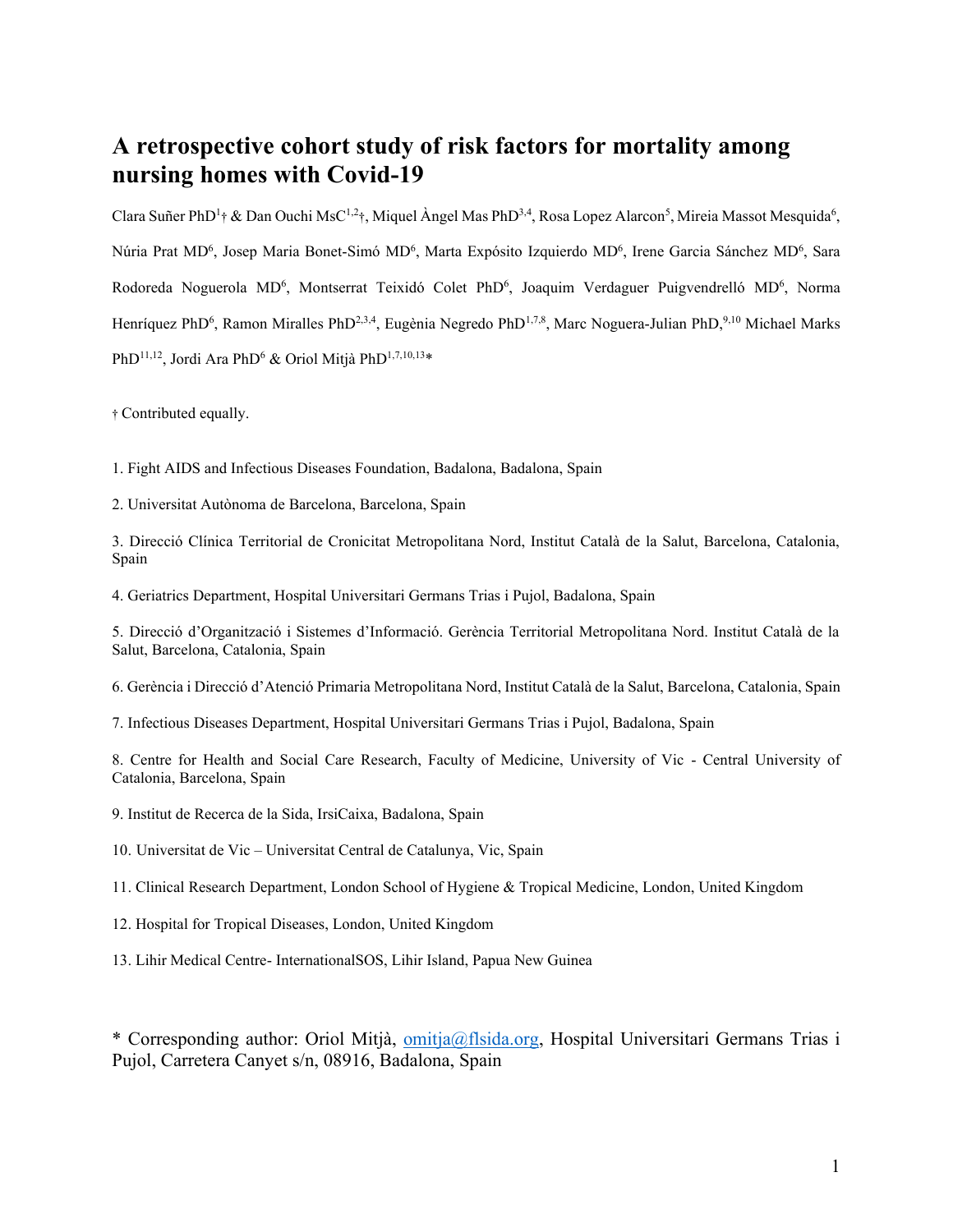# **Introductory paragraph**

Long-term care (LTC) facilities have shown remarkable high mortality during the coronavirus disease 2019 (Covid-19) outbreak in many countries. Several risk factors for Covid-19 mortality in LTC facilities have been previously identified. We used multiple variables covering facility characteristics (e.g., size, type of care provided, and preparedness) and socioeconomic factors related to the geographic location (e.g., household income, and incidence of Covid-19 in the surrounding population) to more precisely identify risk factors for Covid-19-related excess mortality (i.e., laboratory-proven, and clinically suspected Covid-19) as well as the overall excess mortality. In addition, we used clustering approaches to detect patterns in data sets and generate hypotheses regarding potential relationships between types of nursing homes and mortality trends. We retrospectively analysed mortality in 167 nursing homes that provide longterm care to 8,716 residents during the Covid-19 outbreak in Catalonia (North-East Spain) using nursing homes as the unit of analyses. Between March 1 and June 1, 2020, 1,629 deaths were reported in the investigated nursing homes, 1,089 (66.9%) of them Covid-19-related. According to the multiple regression analysis, both outcomes, Covid-19 related mortality and overall mortality, at the facility level were significantly associated with a higher percentage of patients with complex diseases, lower scores on pandemic preparedness measures and, higher population incidence of Covid-19 in the surrounding population. Consistently with these findings, when grouping nursing homes into eight clusters of common specific characteristics, we found higher mortality rates in the cluster with higher levels of residents with complex chronic conditions or advanced diseases, the cluster with higher levels of low scores on pandemic preparedness, the cluster of nursing homes located in rural areas, and also in the cluster of nursing homes with larger size. Our results provide policymakers and clinicians caring for residential populations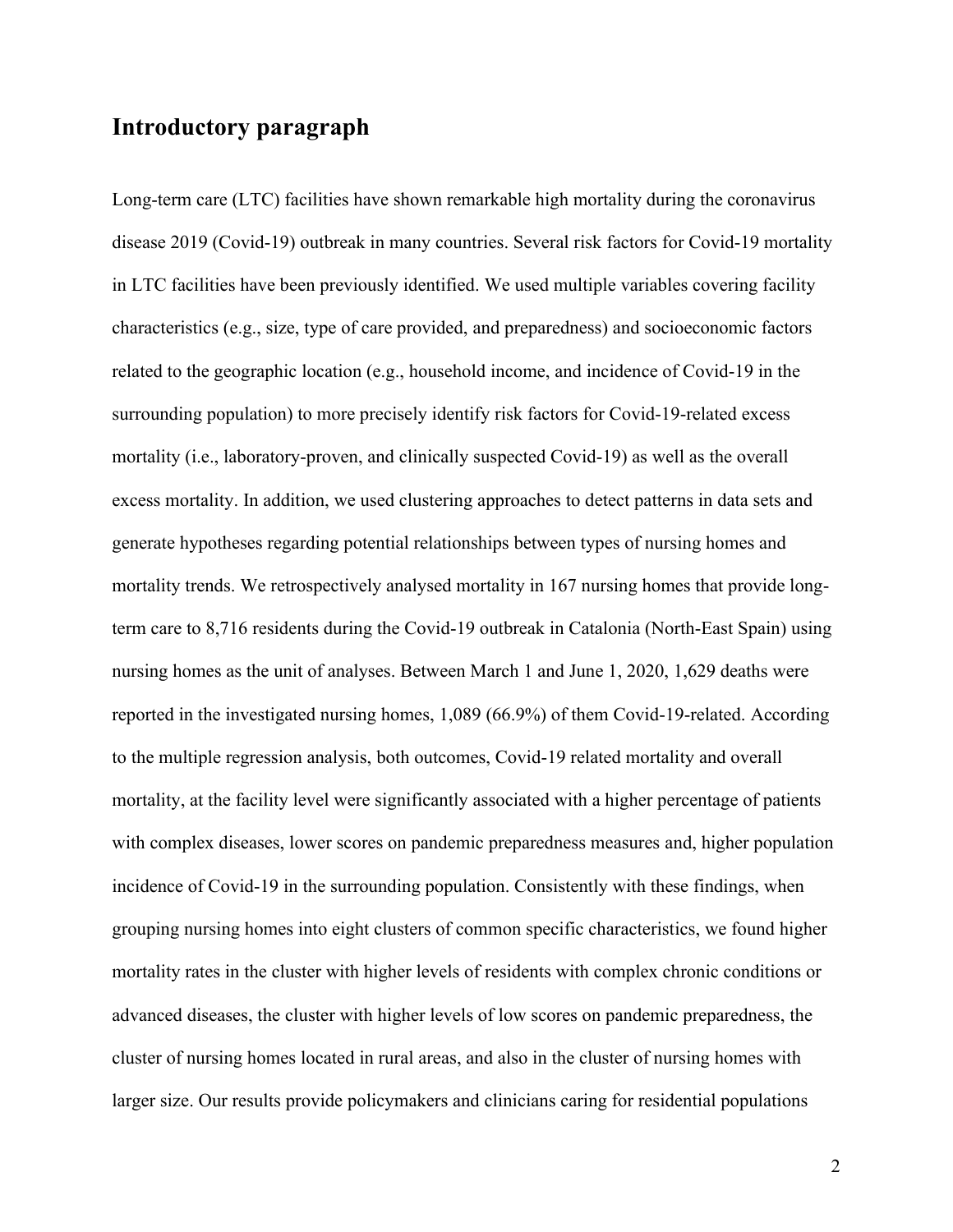with valuable information for prioritizing interventions in this setting in the advent of a Covid-19 outbreak.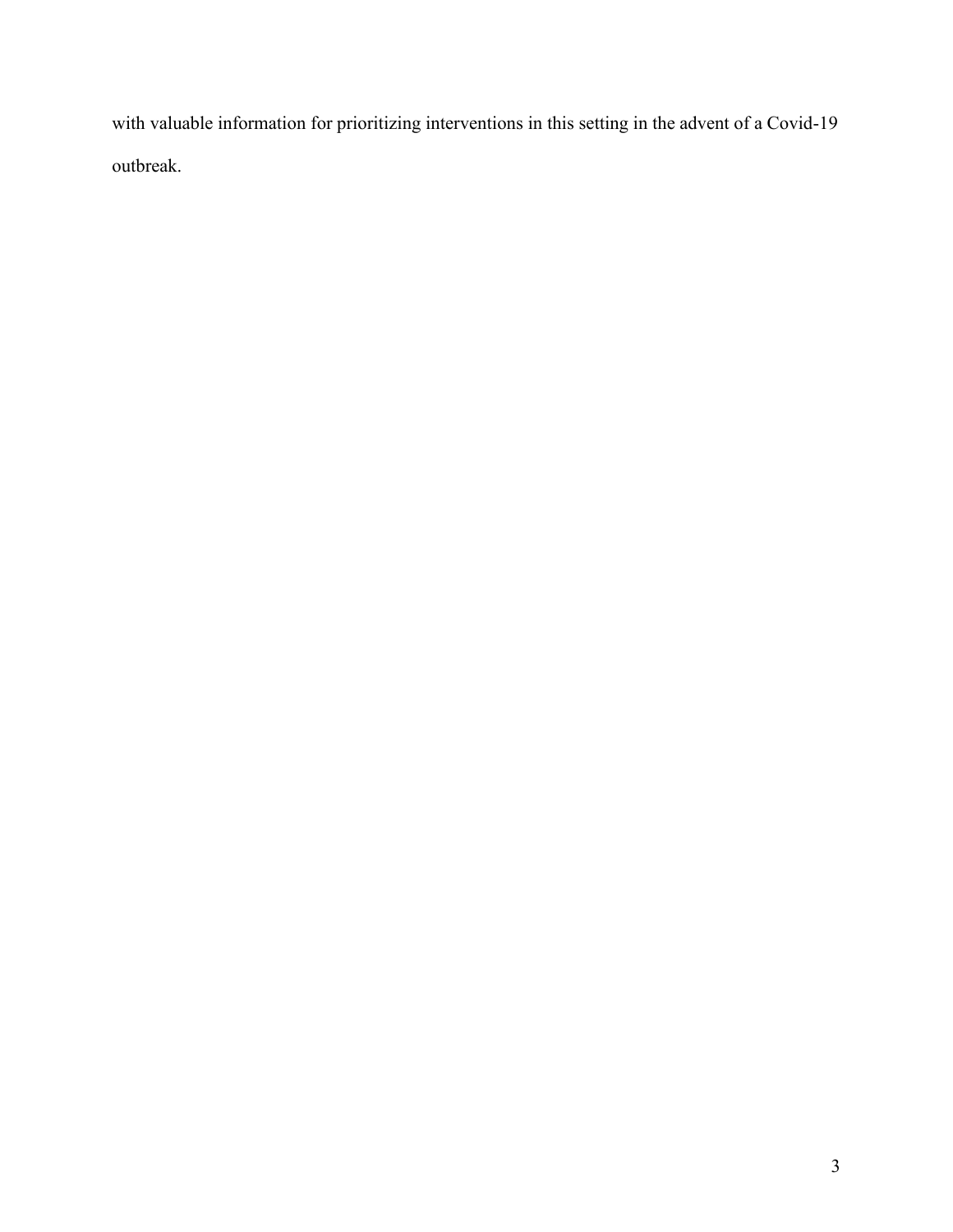### **Main text**

Twelve months after the first outbreak of the novel coronavirus disease (Covid-19), the global death toll associated with the pandemic amounted to more than two million people<sup>1</sup>. Residents of long-term care (LTC) facilities, such as nursing homes, are at high risk of Covid-19 infection and also at high risk of death<sup>2</sup>. The findings of several reports suggest that once Covid-19 has been introduced into a LTC facility it can spread rapidly and widely causing considerable impact among facility residents and local health care systems $3-6$ .

Large variations in Covid-19 death rates across LTC facilities have been observed. Whether the high death rates are exclusively linked to vulnerability of residents, owing to advanced ages and underlying health conditions, and whether the structural features or geographic location of LTC facilities are a contributing factor are still not fully answered questions. Because of the different policy implications of the relative influence of these two groups of characteristics, there is a need to more comprehensively understand the determinants of SARS-CoV-2 spread and mortality in LTC facilities<sup>7,8</sup>.

Various predictors of higher Covid-19 infection rate in nursing homes have been reported, including larger facility size, higher proportion of residents with limited income, greater percentage of African Americans (in the US), urban location, and community-level rates of Covid-19<sup>4,5,9,10</sup>. Similarly, several possible reasons for the large percentage of deaths from Covid-19 among residents in LCTs have been identified in previous studies. First, the individual residents' characteristics like older age or high levels of multi-comorbidity<sup>11,12</sup>. Second, the nursing home characteristics, primarily size (i.e., larger number of residents and crowding)<sup>13,14</sup>, and type of care provided (featured as the proportion of residents with complex or advanced diseases)<sup>6,8,12,15,16</sup>. This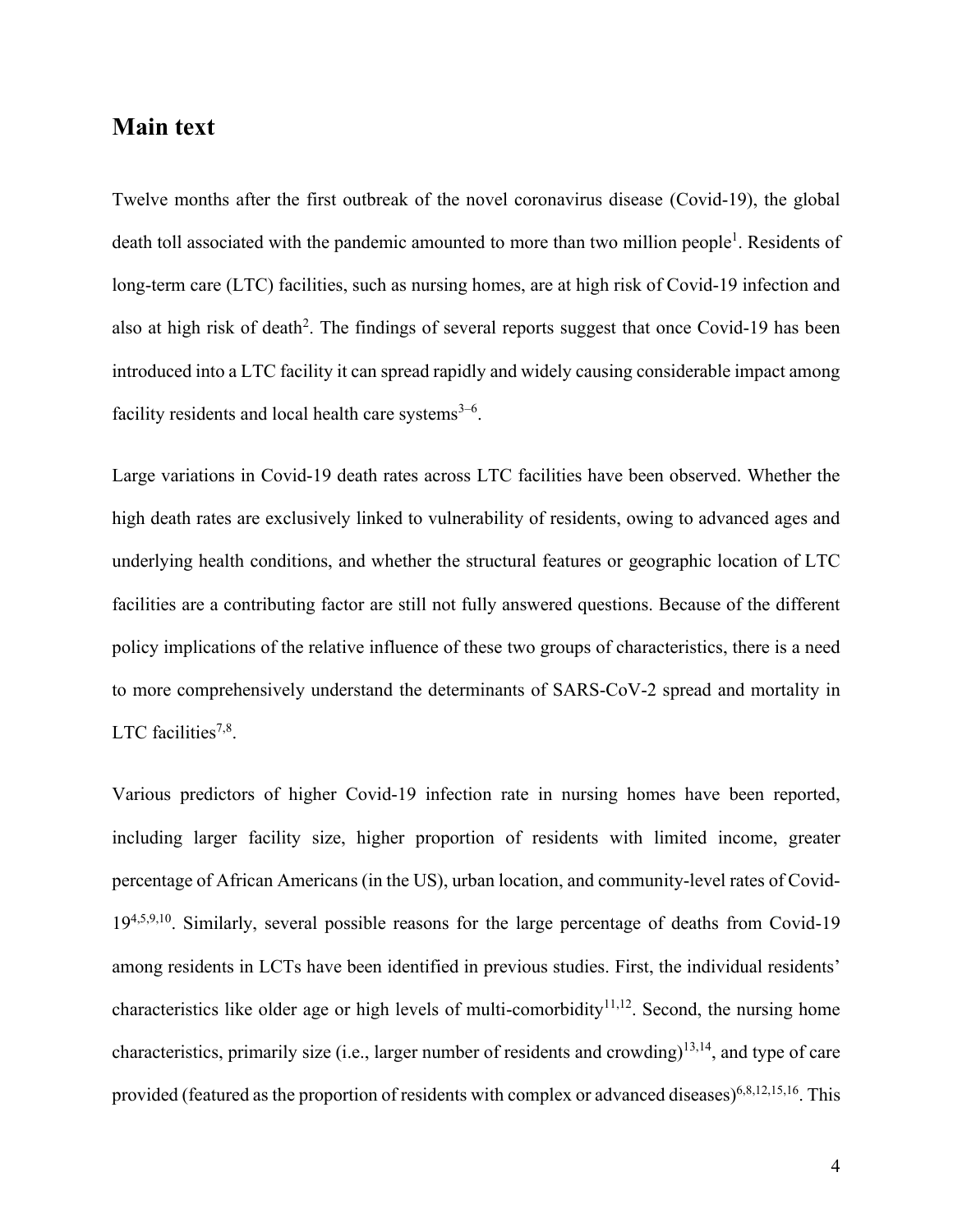variable can be used as a proxy to differentiate two types of senior housing centres: nursing homes that provide around the clock care and monitoring to residents with complex health care conditions, in contrast to nursing homes that provide assisted living and custodial care to residents who are mostly independent. There are also mixed facilities with both type of residents. Third, the level of pandemic preparedness by the nursing home. Residential settings need to follow specific guidance for managing the outbreak to prevent infections in communal living areas and shared rooms<sup>6,14</sup>, to stop transmission from multiple caregivers<sup>3</sup> —who may work across multiple different facilities—, and to avoid shortage of healthcare resources (e.g., tests, and personal protective equipment)<sup>6</sup>. Fourth, the nursing home geographic location in higher risk areas. Some authors have identified risk factors associated with the characteristics of the geographic location and surrounding population, such as the mean household income, the population density of the area, the ethnicity profile, or the high population incidence of Covid-19<sup>10,13,17,18</sup>.

In this retrospective analysis, we investigated the determinants of mortality in LCT facilities during the Covid-19 outbreak. A major component of the novelty of this study comes from the use of multiple variables covering both facility characteristics (e.g., size, type of care provided, and preparedness) and characteristics of the geographic location (e.g., household income, population density, and local Covid-19 incidence). Furthermore, we used a two-fold analysis to provide a more comprehensive view of determinants of mortality: first, multivariable analysis to more precisely identify the contribution of facility-specific factors and those of the communities they serve to Covid-19-related excess mortality and to overall excess mortality. Second, we used clustering approaches to detect patterns in our data set regarding potential relationships of nursing homes grouped according to common characteristics and describing mortality trends across clusters.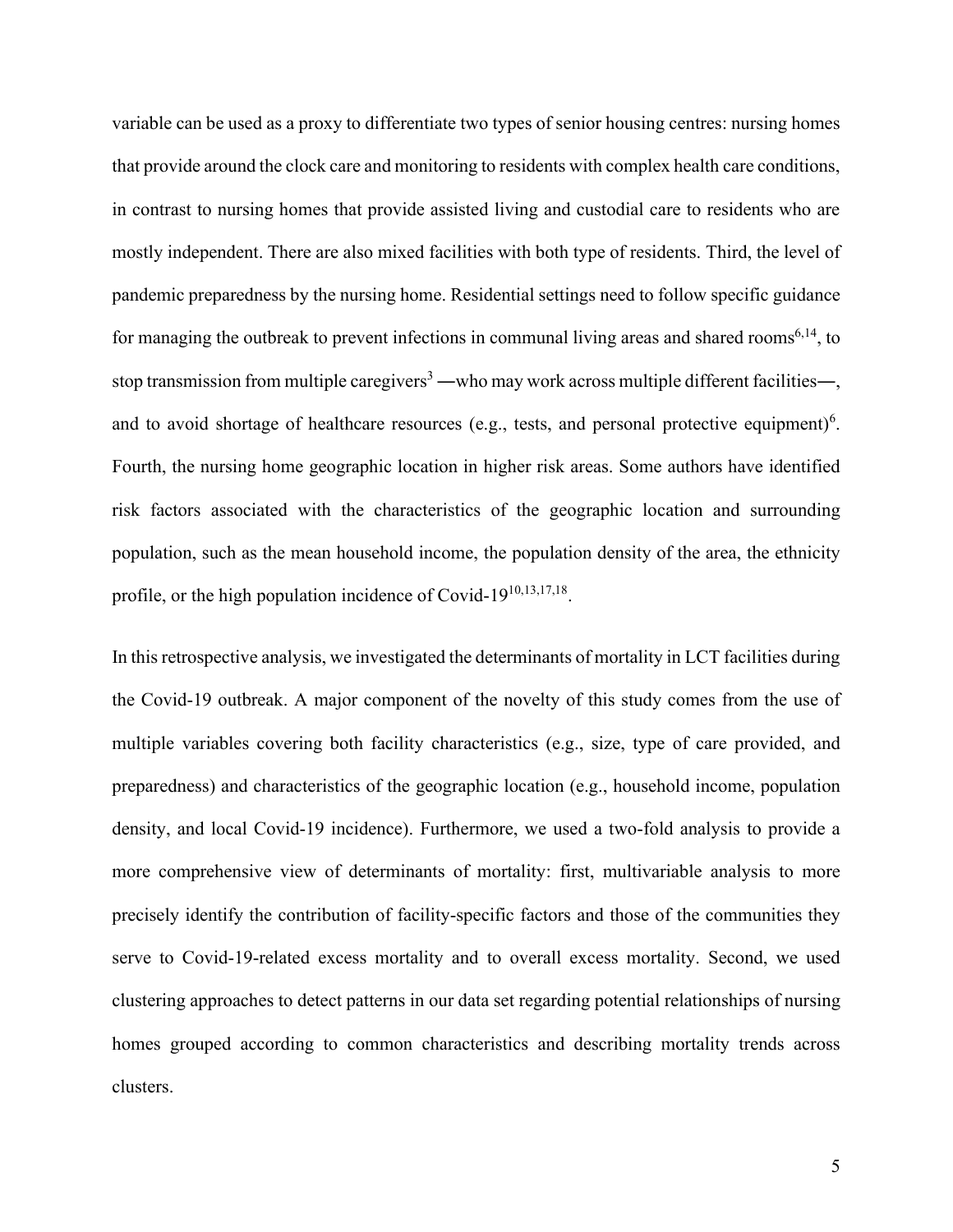### **Results**

### *Characteristics of the nursing homes*

Our analysis of all public and private nursing homes for LTC in the study area included 167 nursing homes providing long-term care to 8,716 residents. Table 1 summarizes the characteristics of the nursing homes included in the analysis. Most nursing homes had high percentage of individuals older than 80 years (mean age at the facility level 87.1 years). An average of 46.1% of individuals were complex chronic patients (CCP), 10.5% were patients with advanced chronic disease (ACD), and 82.1% were highly dependent on daily activities. The median SNQ12 score―an *ad hoc* index of unmet needs among 12 essential items for pandemic preparedness and response (values 1 highest preparedness to 12-lowest preparedness) —was 1.4. The individual demographic, clinical, and epidemiological characteristics of included residents are summarized in the Supplementary Table 1.

### *Mortality rate*

Between March 1 and June 1, 2020, a total of 1,629 deaths were reported among people institutionalized in the nursing homes included in the analysis (Supplementary Figure 1). Of these, 1,089 (66.9%) were registered as Covid-19-related deaths in the mortality registry of the Department of Health. The cause of the death of the remaining 540 deaths could not be confirmed. Overall, the excess deaths in the analysed nursing homes compared with the same period in the four previous years were estimated to be 971 deaths; Covid-19-related deaths accounted for 89.2% of all excess mortality. At the nursing home level, the median (IQR) mortality rate was 14.3 (7.6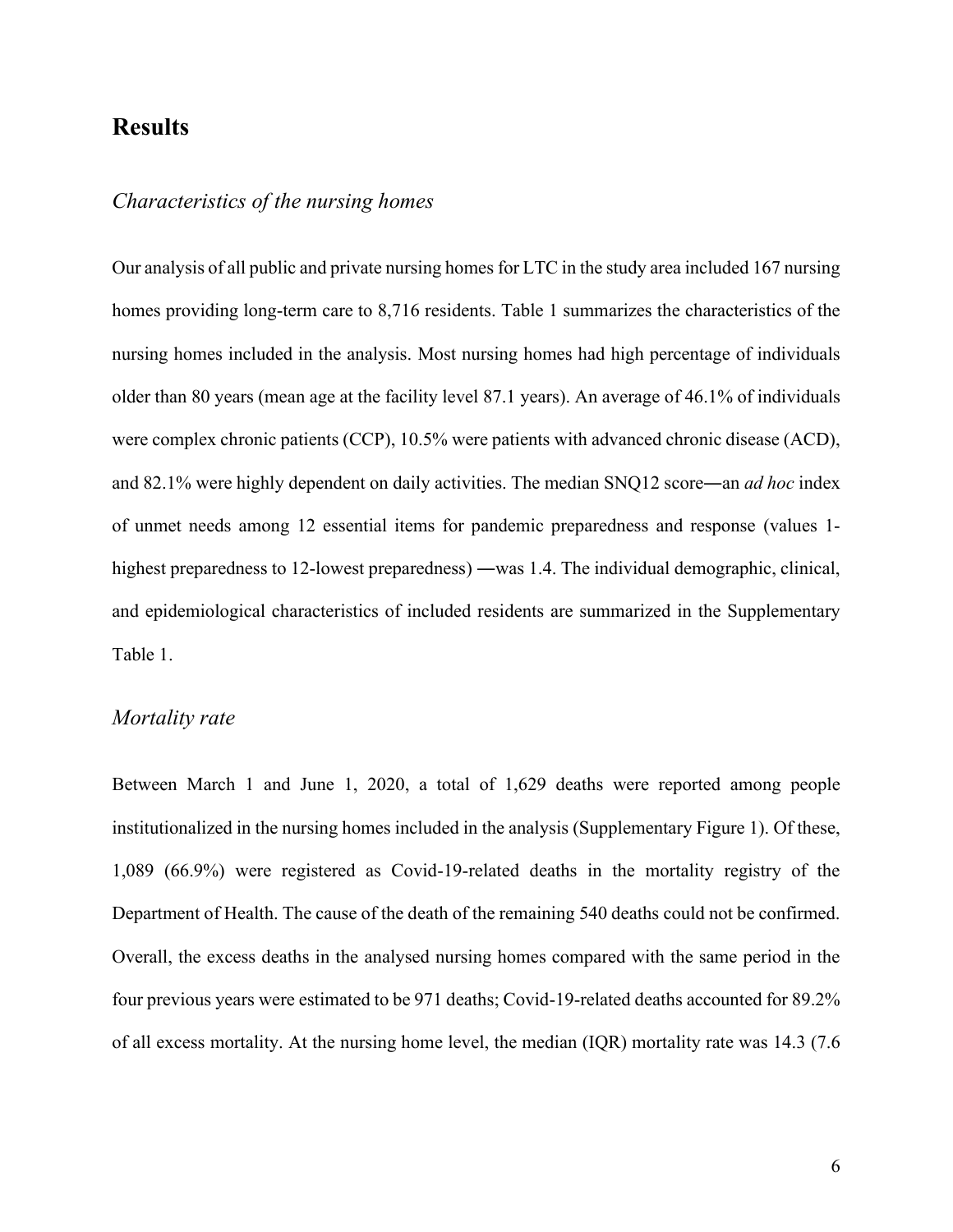$-26.1$ ) deaths/100 residents/3-month study period for all-cause death, and 3.9 (0.0 – 18.4) for Covid-19 related deaths.

#### *Multivariable analysis of risk factors for mortality*

Owing to the presence of deaths recorded as undetermined cause, we investigated the characteristics of nursing homes that may contribute to explaining mortality using two outcomes: Covid-19-related death (i.e., laboratory confirmed and clinically suspected) and all-cause death. According to the multivariable analysis (Table 2), the risk of Covid-19 related deaths was higher in nursing homes with a higher percentage of complex CCP patients (incidence rate ratio [IRR] 1.07; 95%CI 1.04 – 1.11 per 10 units increase), lower scores on the pandemic preparedness measures (IRR  $1.05$ ;  $1.02 - 1.09$  per unit increase), and geographic location in areas with higher Covid-19 14-day incidence rate per 100,000 population (IRR 2.39; 1.95 – 2.93 per 100 unit increase). The risk factors for all-cause mortality were the same as those for Covid-19 related death, and two additional factors: a higher percentage of male residents (IRR 1.07; 1.01 - 1.13 per 10 units increase) and nursing homes with larger number of residents (IRR 1.02; 1.01 - 1.03 per 10 units increase). At the individual level age, gender, comorbidities and the underlying incidence of SARS-COV-2 in the surrounding population were the dominant risk factors for Covid-19 related death (Supplementary Table 2).

### *Comparison of characteristics among nursing home clusters*

Complementary to the multivariable analysis, we conducted a cluster analysis of nursing homes grouped according to common characteristics and assessed mortality trends across clusters. The cluster analysis based on the k-nearest neighbour classifier identified eight groups of nursing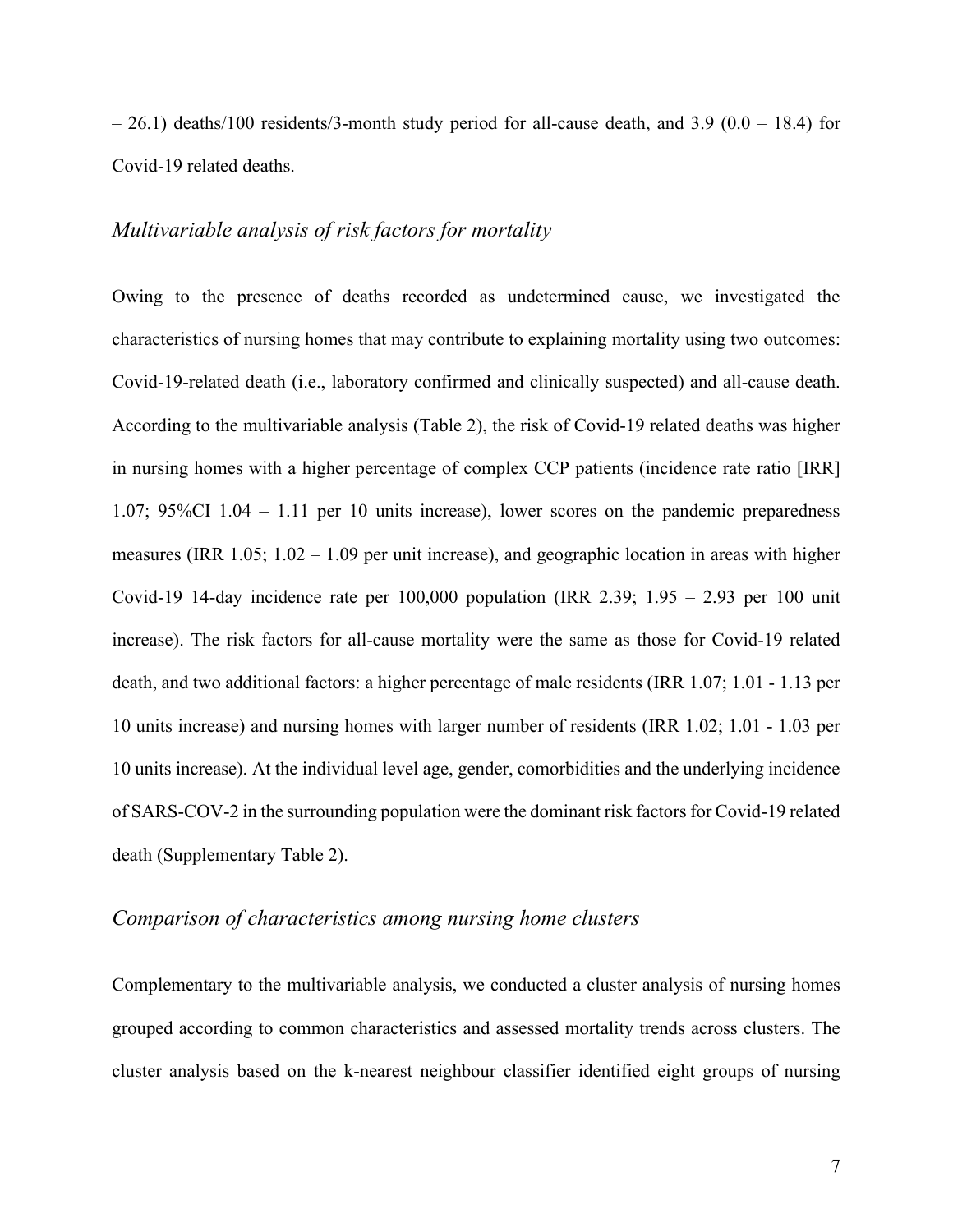homes that were significantly different from each other. Figure 1 illustrates the intensity of each characteristic (i.e., the extent of the difference between the mean of a given cluster and that of the entire sample) in the resulting clusters and the contribution of each characteristic to their definition. Key characteristics of each cluster were as follows:

Nursing homes in **cluster 1** were placed in low densely populated areas with high population incidence of Covid-19, and high household income; **cluster 2** were facilities with a high proportion of CCP and ACD patients, and located in areas with low population incidence of Covid-19; **cluster 3** had low proportion of CCPs and highly dependent residents, and high proportion of male residents; **cluster 4** had higher number of residents than the median, although with a very low proportion of CCPs; nursing homes in this cluster were placed in areas with low household income; **cluster 5** had low proportion of ACD patients and dependent residents, and had higher number of residents that returned home with their relatives; **cluster 6** were placed in areas with high household income and low population incidence of Covid-19; **cluster 7** had high proportion of CCP and ACD patients; nursing homes in this cluster were located in densely populated areas; **cluster 8** had a high SNQ12 score―indicating very limited capacity for pandemic preparedness and response―and high proportion of CCPs and younger residents than the median.

### *Association of nursing home clusters with mortality*

The ANOVA analysis revealed significant differences in mortality (both all-cause and Covid-19 related mortality) among clusters (Figure 2). Clusters 1, 7, and 8, particularly characterized by a geographic location with low population density, higher percentages of residents with complex or advanced chronic diseases, and lower scores on the pandemic preparedness measure, respectively, had a greater Covid-19-related mortality rate than the median. Clusters 1 and 8—but not cluster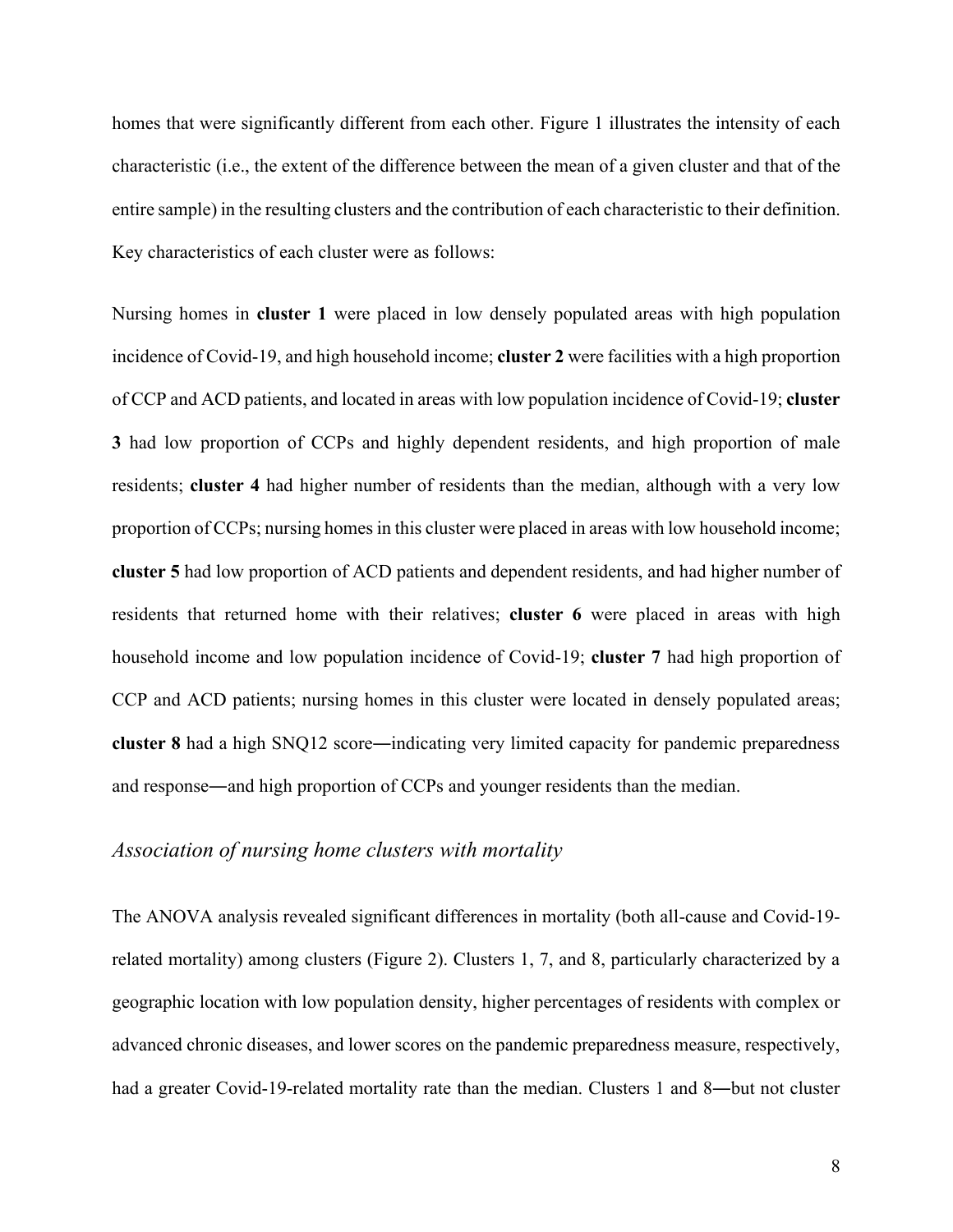7―also reported higher all-cause mortality rates than the median, along with cluster 4, characterized by higher number of residents.

### **Discussion**

In this analysis of 167 nursing homes, we provide a novel approach to understanding differences in mortality between nursing homes during the Covid-19 outbreak. Most studies on risk factors for Covid-19 mortality in the LTC setting did not simultaneously address potential confounding factors at the resident, organizational, or community level that may influence measured outcomes. Alternatively, we used multiple variables covering both facility characteristics and socioeconomic factors related to the geographic location to investigate the determinants of mortality in LTC facilities using a multivariable model and a clustering approach to detect patterns of LTC facilities that are at higher risk.

Our analysis revealed that a ten percent increase in the proportion of residents with complex conditions increased the mortality risk by 7%; a 1-point increase in the 12-points score of unmet measures for containing SARS-CoV-2 spread increased the mortality risk by 5%, an increase of 100 in the Covid-19 14-day incidence rate per 100,000 population increased the mortality risk by 240%.

In addition to the risk factors for mortality at the facility level, we aimed to identify nursing home profiles that were at higher risk of mortality to assist policy and healthcare planning in the advent of future outbreaks. Consistently with our regression analysis, clusters with greater mortality than the median (cluster numbers 1,4,7, and 8) were all located in neighbourhoods with high incidence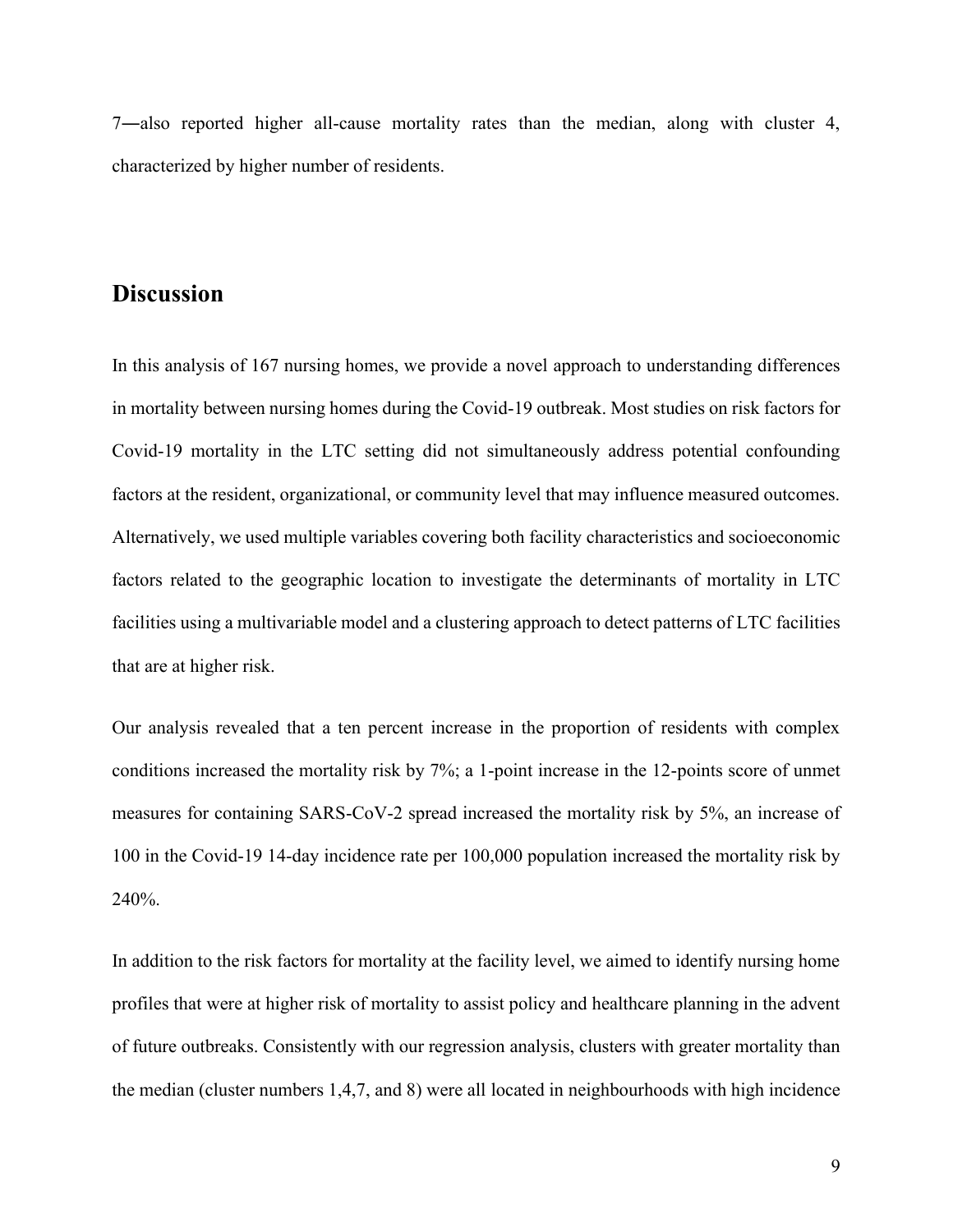of Covid-19. These results align with previous studies that reported a significant relationship between Covid-19 incidence in the catchment area and the risk of an outbreak<sup>9,10</sup> and mortality<sup>18</sup> at the facility level. The influence of the local incidence of Covid-19 on mortality underscores the paramount importance of preventing SARS-CoV-2 entry into facilities―often with new residents, staff, or visitors―8,18,19 and suggests that efforts to contain Covid-19 transmission in the community may also contribute to reducing Covid-19 deaths at their local nursing homes. The multiple regression and cluster analysis were also consistent regarding the importance of the capacity of the nursing home for pandemic preparedness and response, as described previously<sup>3,6</sup>. Although most nursing homes showed low SNQ12 scores―indicating few unmet needs for applying containment measures―facilities in cluster 8, characterized by higher SNQ12 scores (mean of 5 unmet items over a total of 12 essential requirements) than the median, experienced high mortality levels.

Finally, our multivariable analysis revealed a significant relationship between higher percentages of CCP patients and increased mortality risk. According to local clinical guidelines, CCP patients are characterized by high clinical complexity  $20$ , suggesting an increased likelihood of death in the advent of any infection or acquired disease. Similar to our findings on clinical complexity profile and vulnerability, a cohort study of US nursing home residents with Covid-19, found that impaired cognitive and physical function were independently associated with mortality<sup>11</sup>. Interestingly, cluster no. 2, characterized by the higher health risk of its residents, had similar mortality than clusters 4, 5, and 6, with a more favourable resident health profile. These conflicting results suggest that the mechanisms driving mortality risk in nursing homes are complex and may depend on the conjunction of various factors.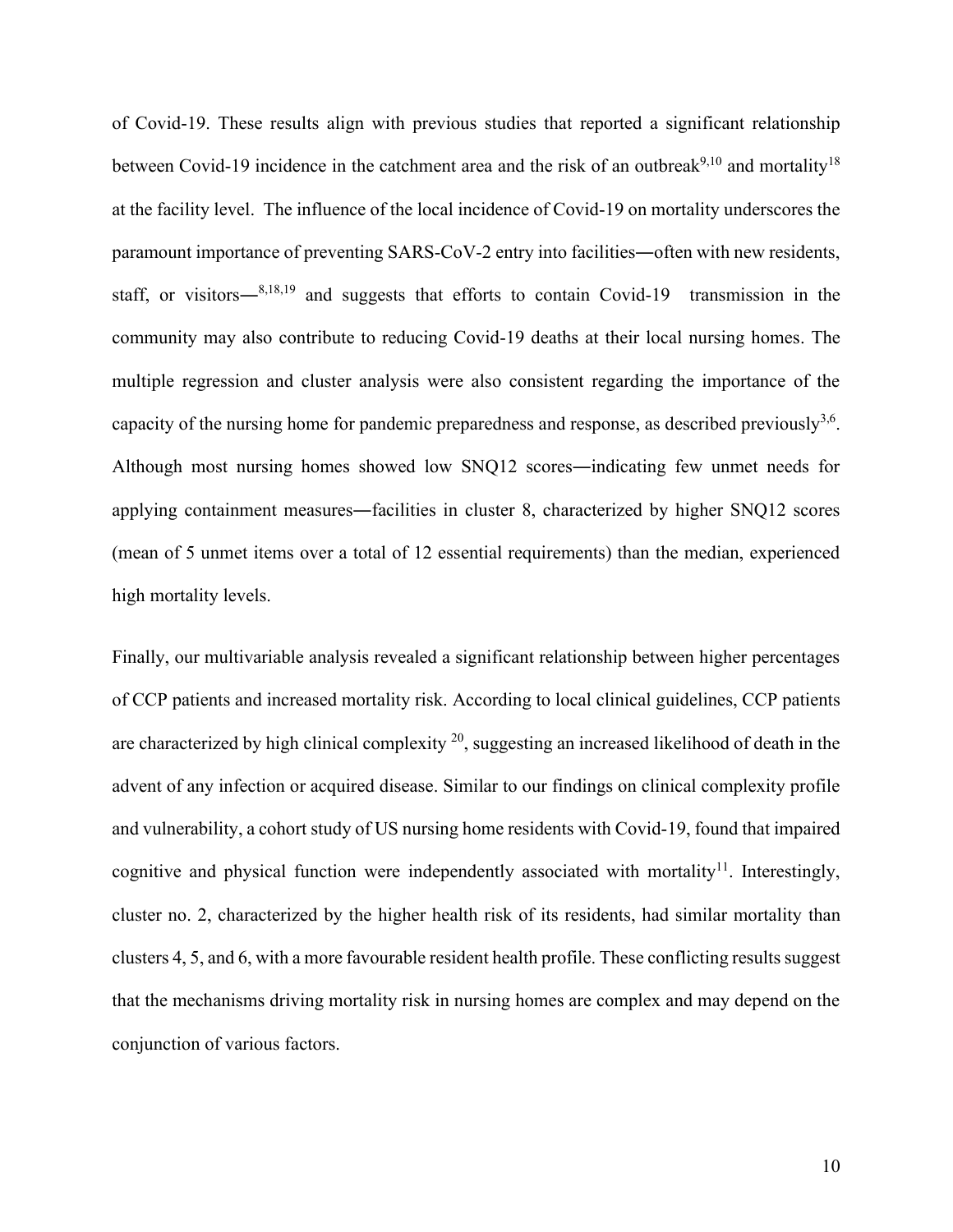Our analysis had the intrinsic limitations of retrospective studies, particularly regarding data completeness. Owing to the overload of the healthcare system during the investigated period, a large number of deaths could not be tested for SARS-CoV-2 PCR and remained unconfirmed. Another information potentially relevant for our analysis that could not be collected was the worker profiles in each nursing home. Unlike skilled nursing homes aimed at intermediate care or mental health resources, which tend to be coordinated by the healthcare authorities, nonspecialized nursing homes aimed at long-term stay are a case-mix of organizational models. Hence, the inclusion of the characteristics of the work team profile (e.g., skills, resident/worker ratio, and presence of physicians) might have provided interesting insights regarding the capacity of the residence to cope with the outbreak<sup>18</sup>. In the absence of this information, we used the proportion of residents with complex or advanced diseases as a proxy to determine whether the nursing facility mostly provided intensive monitoring to residents with complex conditions or just assisted living to independent residents. Finally, it is noteworthy that, owing to the lack of validated scores for measuring preparedness to deal with Covid-19 outbreaks, we used a non-validated measure of preparedness.

Our results raise important policy implications by suggesting structural factors of the nursing homes and their surrounding districts that are important drivers of Covid-19-related mortality in this setting. Identification of facilities with low capacity for pandemic response and located in areas with high incidence of Covid-19 could help public health officers to identify facilities where preventative interventions need to be prioritized. The presence of complex patients also increased mortality risk.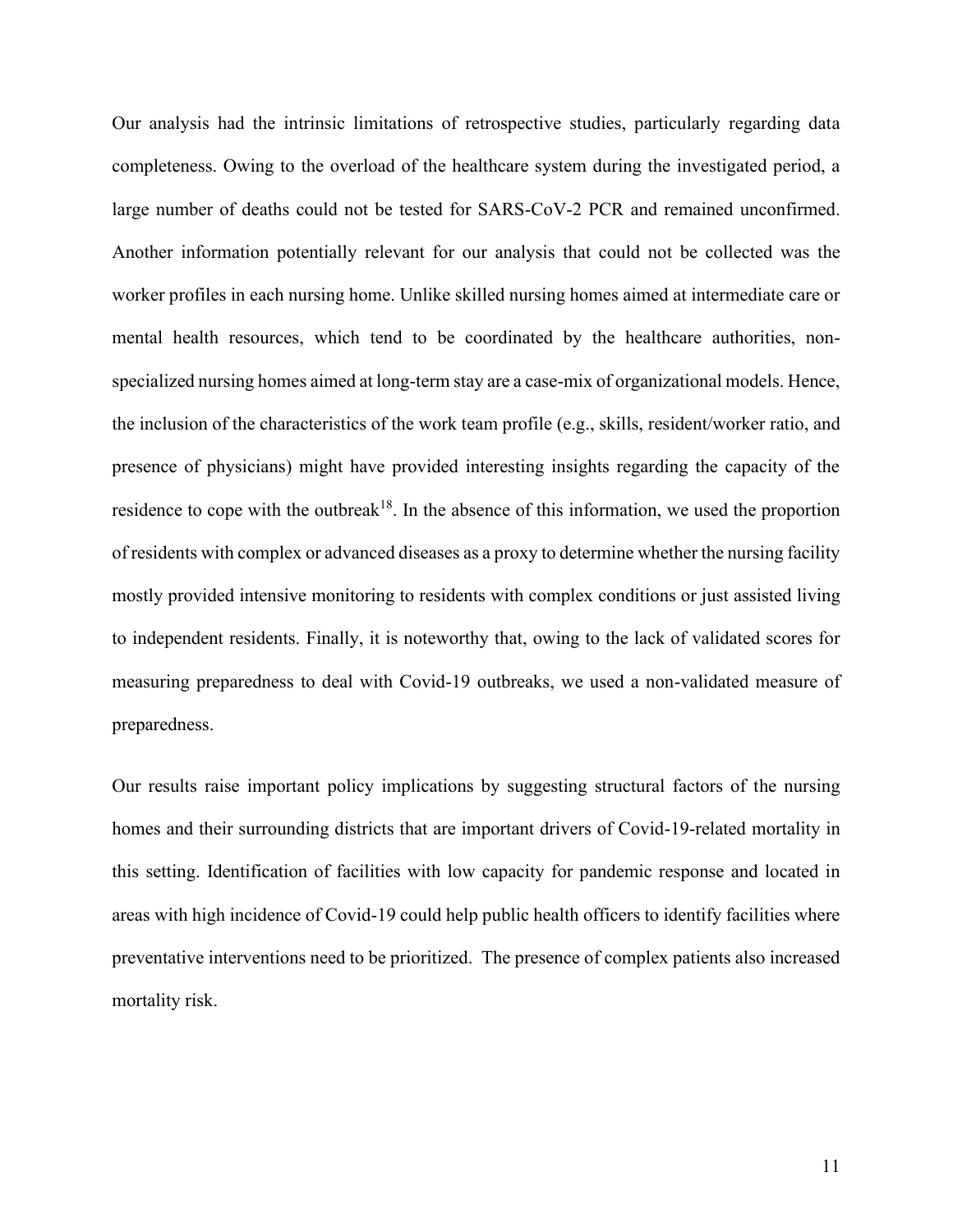# **References**

- 1. World Health Organization (WHO). Coronavirus disease (COVID-19) situation report 163. (2020). Available at: https://www.who.int/docs/defaultsource/coronaviruse/situation-reports/20200701-covid-19-sitrep-163.pdf?sfvrsn=c202f05b\_2. (Accessed: 24th July 2020)
- 2. Trabucchi, M. & De Leo, D. Nursing homes or besieged castles: COVID-19 in northern Italy. *The Lancet Psychiatry* **7**, 387–388 (2020).
- 3. Belmin, J. *et al.* Coronavirus Disease 2019 Outcomes in French Nursing Homes That Implemented Staff Confinement With Residents. *JAMA Netw. open* **3**, e2017533 (2020).
- 4. Abrams, H. R., Loomer, L., Gandhi, A. & Grabowski, D. C. Characteristics of U.S. Nursing Homes with COVID-19 Cases. *J. Am. Geriatr. Soc.* **68**, 1653–1656 (2020).
- 5. Chatterjee, P., Kelly, S., Qi, M. & Werner, R. M. Characteristics and Quality of US Nursing Homes Reporting Cases of Coronavirus Disease 2019 (COVID-19). *JAMA Netw. open* **3**, e2016930 (2020).
- 6. Lipsitz, L. A. *et al.* Stemming the Tide of COVID-19 Infections in Massachusetts Nursing Homes. *J. Am. Geriatr. Soc.* **68**, 2447–2453 (2020).
- 7. Lau-Ng, R., Caruso, L. B. & Perls, T. T. COVID-19 Deaths in Long-Term Care Facilities: A Critical Piece of the Pandemic Puzzle. *J. Am. Geriatr. Soc.* (2020). doi:10.1111/jgs.16669
- 8. McMichael, T. M. *et al.* Epidemiology of covid-19 in a long-term care facility in King County, Washington. *N. Engl. J. Med.* **382**, 2008–2011 (2020).
- 9. White, E. M. *et al.* Variation in SARS-CoV-2 Prevalence in U.S. Skilled Nursing Facilities. *J. Am. Geriatr. Soc.* 1–7 (2020). doi:10.1111/jgs.16752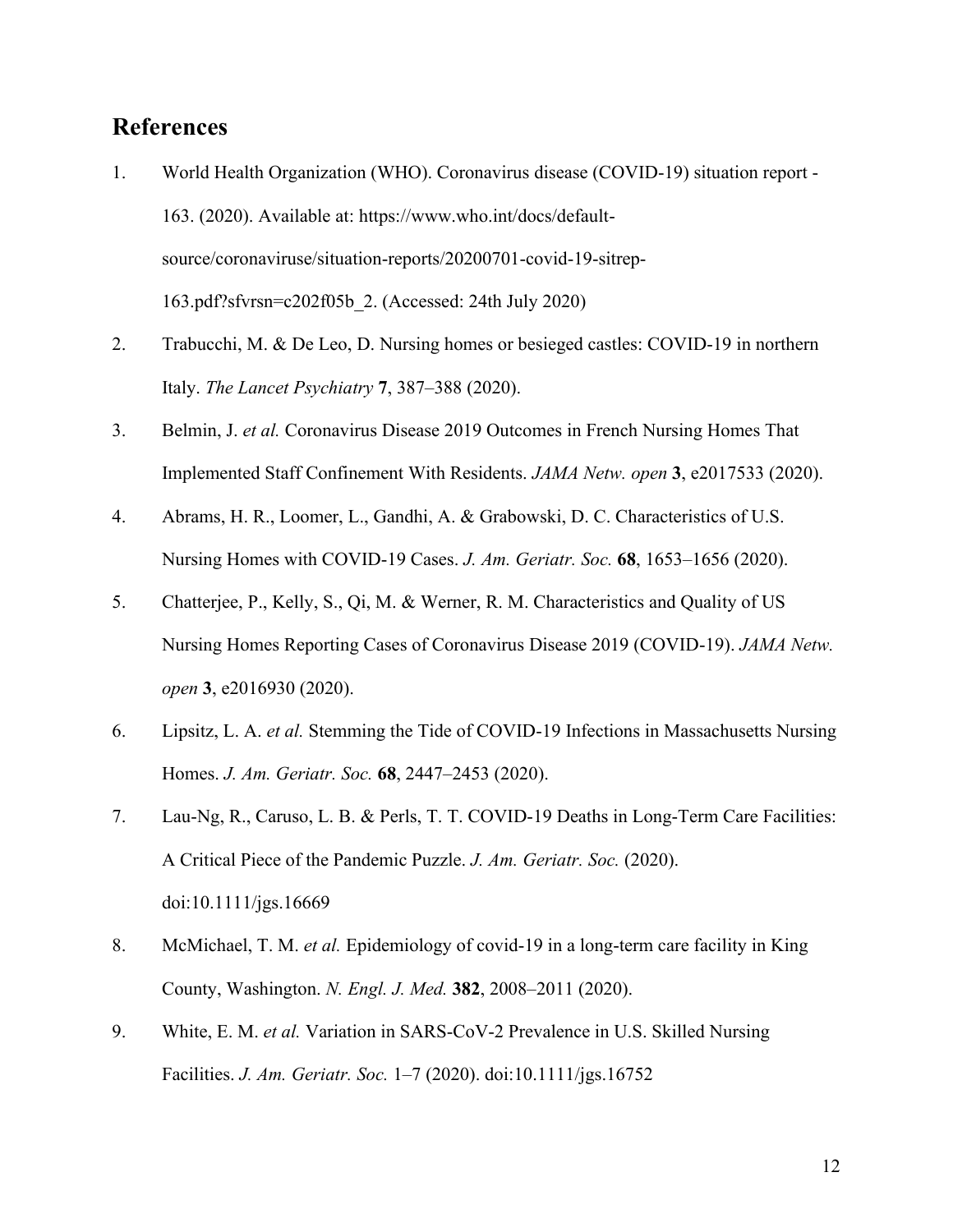- 10. Sugg, M. M. *et al.* Mapping community-level determinants of COVID-19 transmission in nursing homes: A multi-scale approach. *Sci. Total Environ.* **752**, 141946 (2020).
- 11. Panagiotou, O. A. *et al.* Risk Factors Associated with All-Cause 30-Day Mortality in Nursing Home Residents with COVID-19. *JAMA Intern. Med.* **02912**, 1–10 (2021).
- 12. Liu, K., Chen, Y., Lin, R. & Han, K. Clinical features of COVID-19 in elderly patients: A comparison with young and middle-aged patients. *J. Infect.* **80**, e14–e18 (2020).
- 13. He, M., Li, Y. & Fang, F. Is There a Link between Nursing Home Reported Quality and COVID-19 Cases? Evidence from California Skilled Nursing Facilities. *J. Am. Med. Dir. Assoc.* **21**, 905–908 (2020).
- 14. Brown, K. A. *et al.* Association between Nursing Home Crowding and COVID-19 Infection and Mortality in Ontario, Canada. *JAMA Intern. Med.* **181**, 229–236 (2021).
- 15. Li, Y., Temkin-Greener, H., Shan, G. & Cai, X. COVID-19 Infections and Deaths among Connecticut Nursing Home Residents: Facility Correlates. *J. Am. Geriatr. Soc.* **68**, 1899– 1906 (2020).
- 16. Unruh, M. A., Yun, H., Zhang, Y., Braun, R. T. & Jung, H. Y. Nursing Home Characteristics Associated With COVID-19 Deaths in Connecticut, New Jersey, and New York. *J. Am. Med. Dir. Assoc.* **21**, 1001–1003 (2020).
- 17. Brandén, M. *et al.* Residential context and COVID-19 mortality among adults aged 70 years and older in Stockholm : a population-based , observational study using individuallevel data. *Lancet Heal. Longev.* **1**, 80–88 (2020).
- 18. Gorges, R. J. & Konetzka, R. T. Staffing Levels and COVID ‐19 Cases and Outbreaks in US Nursing Homes. *J. Am. Geriatr. Soc.* jgs.16787 (2020). doi:10.1111/jgs.16787
- 19. Centers for Disease Control and Prevention (CDC). Discontinuation of Transmission-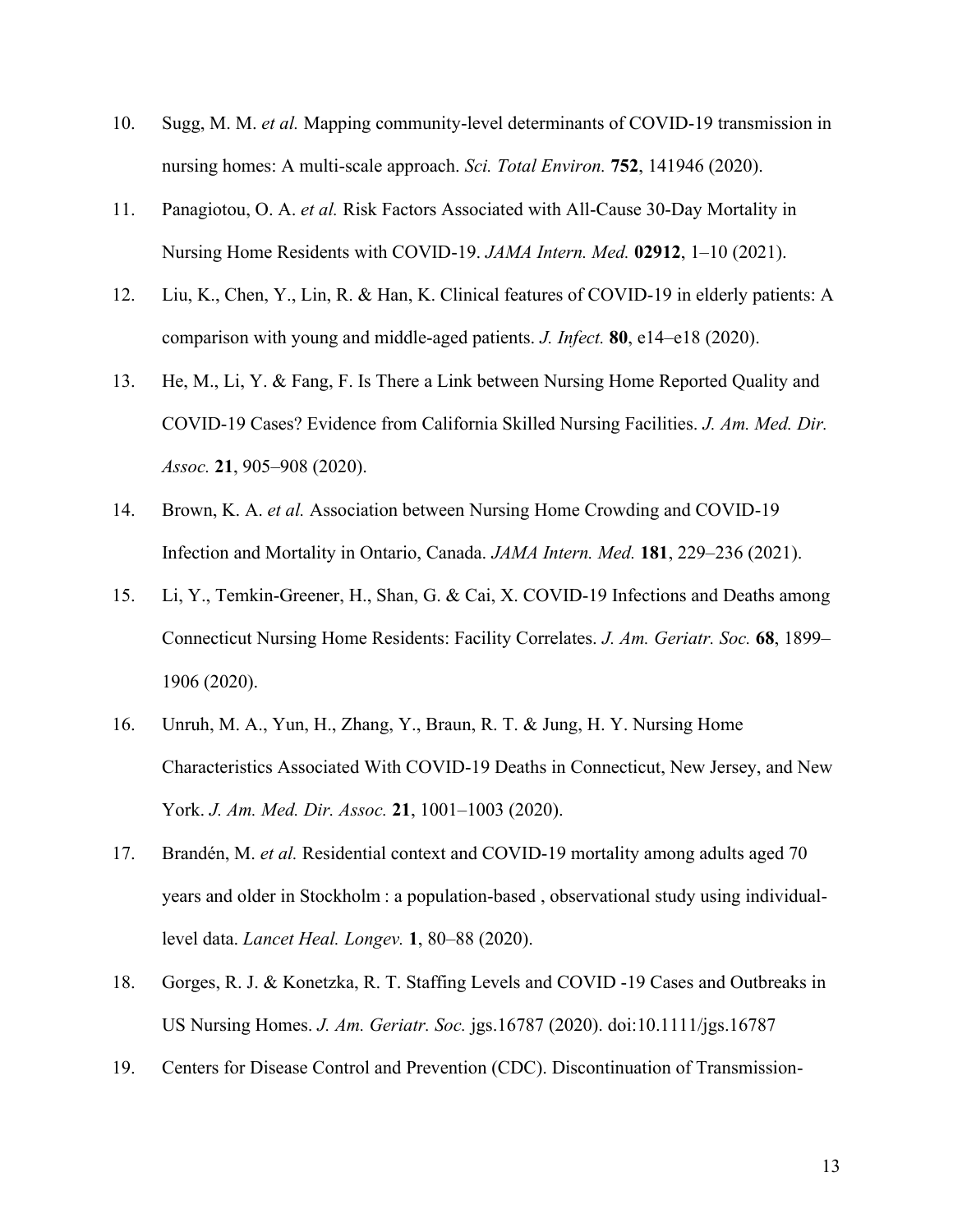Based Precautions and Disposition of Patients with COVID-19 in Healthcare Settings (Interim Guidance). (2020). Available at: https://www.cdc.gov/coronavirus/2019 ncov/hcp/disposition-hospitalized-patients.html. (Accessed: 27th July 2020)

- 20. Catalan Ministry of Health. Health Plan for Catalonia 2016-2020. A person-centred system: public, universal and fair. (2016). Available at: https://salutweb.gencat.cat/web/.content/\_departament/pla-de-salut/Pla-de-salut-2016- 2020/documents/health-plan-catalonia\_2016\_2020.pdf. (Accessed: 3rd August 2020)
- 21. Catalan Health Service. eCAP. *2018* Available at: https://salutweb.gencat.cat/ca/ambits actuacio/linies dactuacio/tecnologies informacio i comunicacio/ecap/. (Accessed: 9th May 2020)
- 22. Seematter-Bagnoud, L. *et al.* Predictors of functional recovery in patients admitted to geriatric postacute rehabilitation. *Arch. Phys. Med. Rehabil.* **94**, 2373–2380 (2013).
- 23. Catalan Health Service. Pla d'acció per la gestió de persones en l'àmbit residencial i l'assistència sanitària en situació de pandèmia per COVID-19. (2020). Available at: https://scientiasalut.gencat.cat/handle/11351/4847. (Accessed: 3rd July 2020)
- 24. Echeverría, P. *et al.* COVIDApp as an innovative strategy for the management and followup of COVID-19 cases in long-term care facilities in Catalonia: Implementation study. *JMIR Public Heal. Surveill.* **6**, 1–8 (2020).
- 25. Levine, J. H. *et al.* Data-Driven Phenotypic Dissection of AML Reveals Progenitor-like Cells that Correlate with Prognosis. *Cell* **162**, 184–197 (2015).
- 26. Blondel, V. D., Guillaume, J. L., Lambiotte, R. & Lefebvre, E. Fast unfolding of communities in large networks. *J. Stat. Mech. Theory Exp.* **2008**, P10008 (2008).
- 27. Breiman, L. Random forests. *Mach. Learn.* **45**, 5–32 (2001).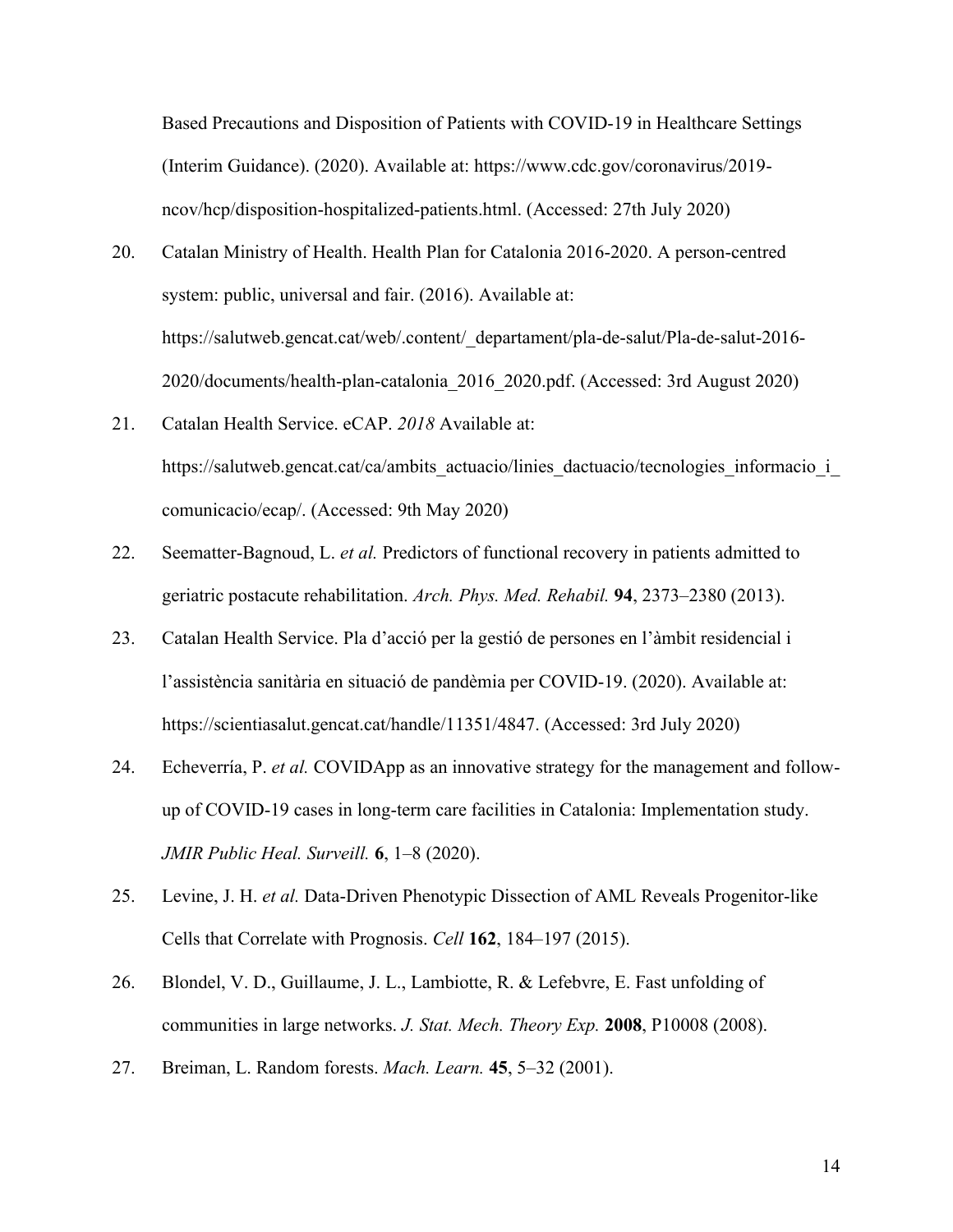28. R Core Team. R: A language and environment for statistical com‐puting. *R Foundation for Statistical Computing, Vienna, Austria.* (2017). Available at: https://www.rproject.org. (Accessed: 25th May 2020)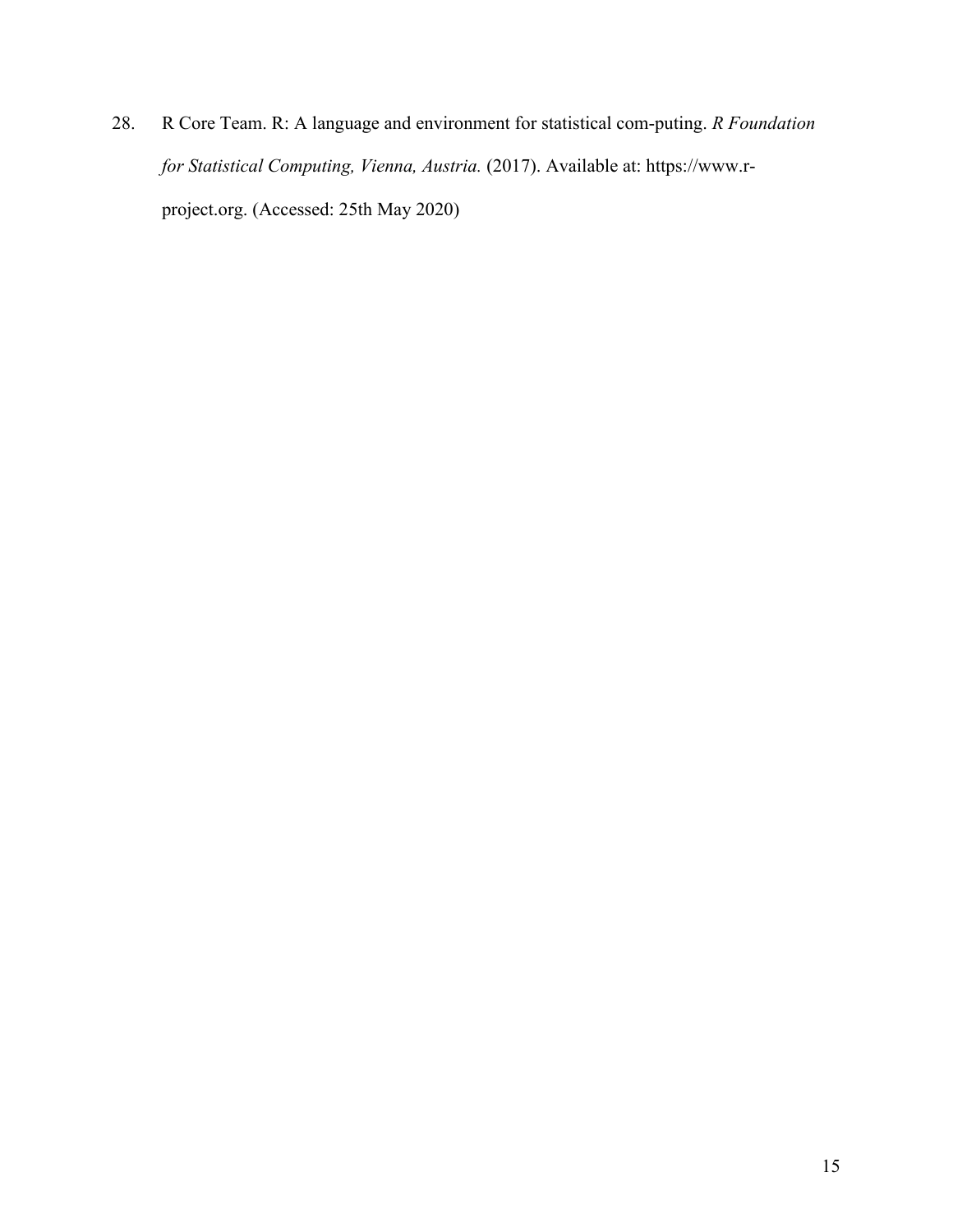# **Acknowledgments**

The authors would like to thank Gerard Carot-Sans (PhD) for providing medical writing support during the preparation of the manuscript. Funding sources: Crowdfunding campaign YoMeCorono (*<https://www.yomecorono.com/>*), and Generalitat de Catalunya. The funders had no role in study design, data collection and analysis, decision to publish or preparation of the manuscript.

### **Authors Contributions**

CS, DO, MAM, RLA and OM designed the study. DO, MAM, RLA, EN, MMM, NPG, JMB-S, MEI, IGS, SRN, RM, MTC, JVP, NH, JA collected the data. CS, DO, MM, MNJ, OM analysed the data. CS, DO, MM, MNJ, MAM, MMM, RM and OM interpreted the data. CS, DO, OM wrote the manuscript. All authors reviewed and approved the final version of the manuscript.

# **Declaration of interests**

The authors declare no competing interests.

# **Figure Legends**

**Figure 1. Heatmap of nursing home clusters. (A**) Heatmap of nursing home clusters. For each characteristic (x-axis), the extent of the difference between the mean of a given cluster and the median of the entire sample is illustrated with the following colour code: green tones indicate a mean of the cluster below the median of the entire sample, whereas purple tones indicate a mean of the cluster above the median of the entire sample. In both cases, more intense colours represent greater differences between the cluster and the whole sample. For each cluster, the number of nursing homes is indicated (n, % of total). Supplementary Figure 2 provides further details regarding the mean (SD) of the characteristics in each cluster. (**B**) Contribution of variables to each cluster. Percentage is shown for the three variables with greater weight. Black squares highlight the most important variable.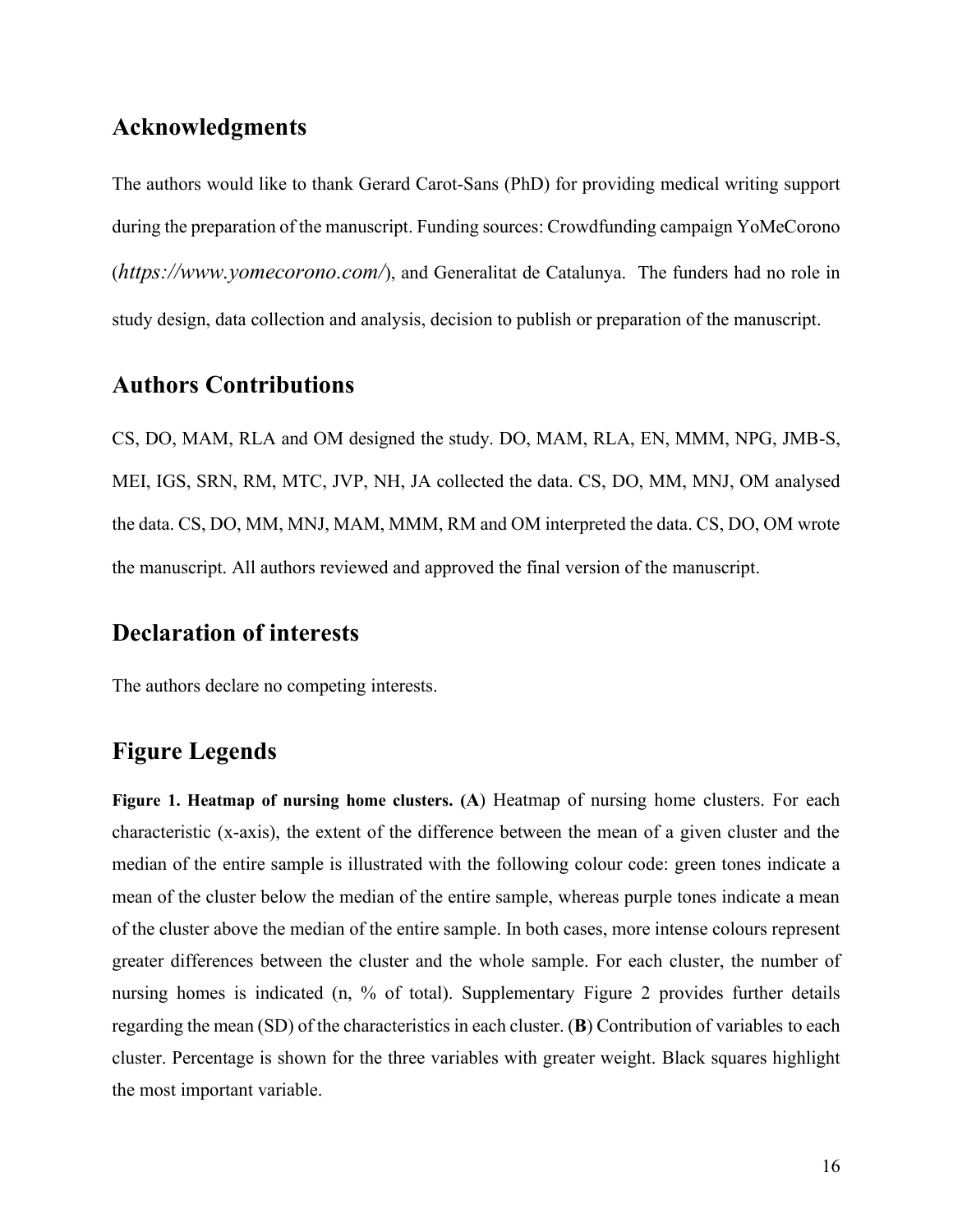**Figure 2. Mortality at the cluster level for all-cause deaths and Covid-19 related deaths. T**he dotted line shows the median mortality rate for the entire sample. Bars show the mean mortality rate of each cluster; error lines represent the standard error of the mean (SEM). Red and green indicate mean cluster mortality higher and lower than the total median, respectively. For both colours, light tones indicate that the SD of the cluster encompasses the overall median, whereas intense tones indicate that the whole SD range is above (red) or below (green) the total median. Differences between groups were determined by one-way ANOVA. All-cause deaths: (F(7,167) = 2.83; *p*value = 0.009. Covid-19-related deaths:  $(F(7,167) = 3.22; p$ -value = 0.003. Number of nursing homes per cluster [Cluster (n)]: 1(13), 2(16), 3(25), 4(33), 5(12), 6(18), 7(36), 8(14).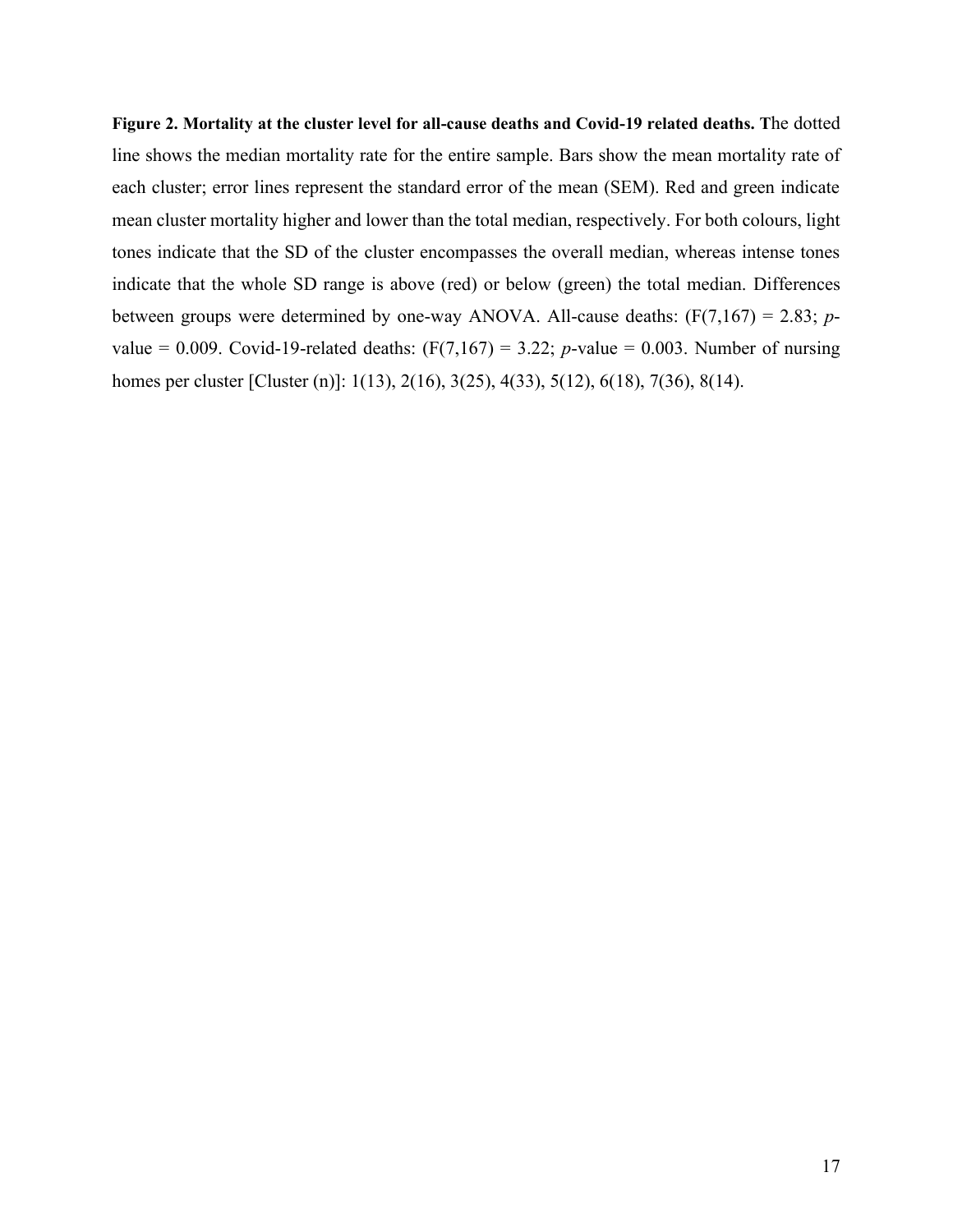# **Tables**

### **Table 1. Characteristics of nursing homes**

|                                                                       | <b>Total</b>     |  |  |
|-----------------------------------------------------------------------|------------------|--|--|
|                                                                       | $(N = 167)$      |  |  |
| Individual residents' characteristics                                 |                  |  |  |
| Age of residents, in years                                            | 87.1(2.1)        |  |  |
| Percentage of male residents                                          | 26.4(9.6)        |  |  |
| Number of comorbidities                                               | 1.5(0.6)         |  |  |
| Nursing home characteristics and type of care<br>provided             |                  |  |  |
| Percentage of dependent residents*                                    | 82.1 (9.5)       |  |  |
| Percentage of CCPs                                                    | 46.1 (17.3)      |  |  |
| Percentage of ACD patients                                            | 10.5(8.9)        |  |  |
| Current number of residents                                           | 46.2 (29.8)      |  |  |
| Pandemic preparedness by nursing home                                 |                  |  |  |
| SNQ12 score                                                           | 1.4(1.7)         |  |  |
| Percentage of residents who return home                               | 1.4(3.0)         |  |  |
| <b>Geographic location characteristics</b>                            |                  |  |  |
| Mean household income, in Euro                                        | 36099.6 (5527.5) |  |  |
| Density of population per $km^2$ , in $log_{10}$                      | 17.9(9.5)        |  |  |
| Incidence rate of Covid-19, in 14-day cases per<br>100,000 population | 900 (300)        |  |  |

Variables are described as mean (SD), computed as mean of the percentages in each facility (categorical variables) or mean of means in each facility (continuous variables). CCP=complex chronic patient. ACD=advanced chronic disease. SNQ12=number of unmet epidemic and infection control preparedness requirements (0-12 scale). \*Barthel  $score < 50$ .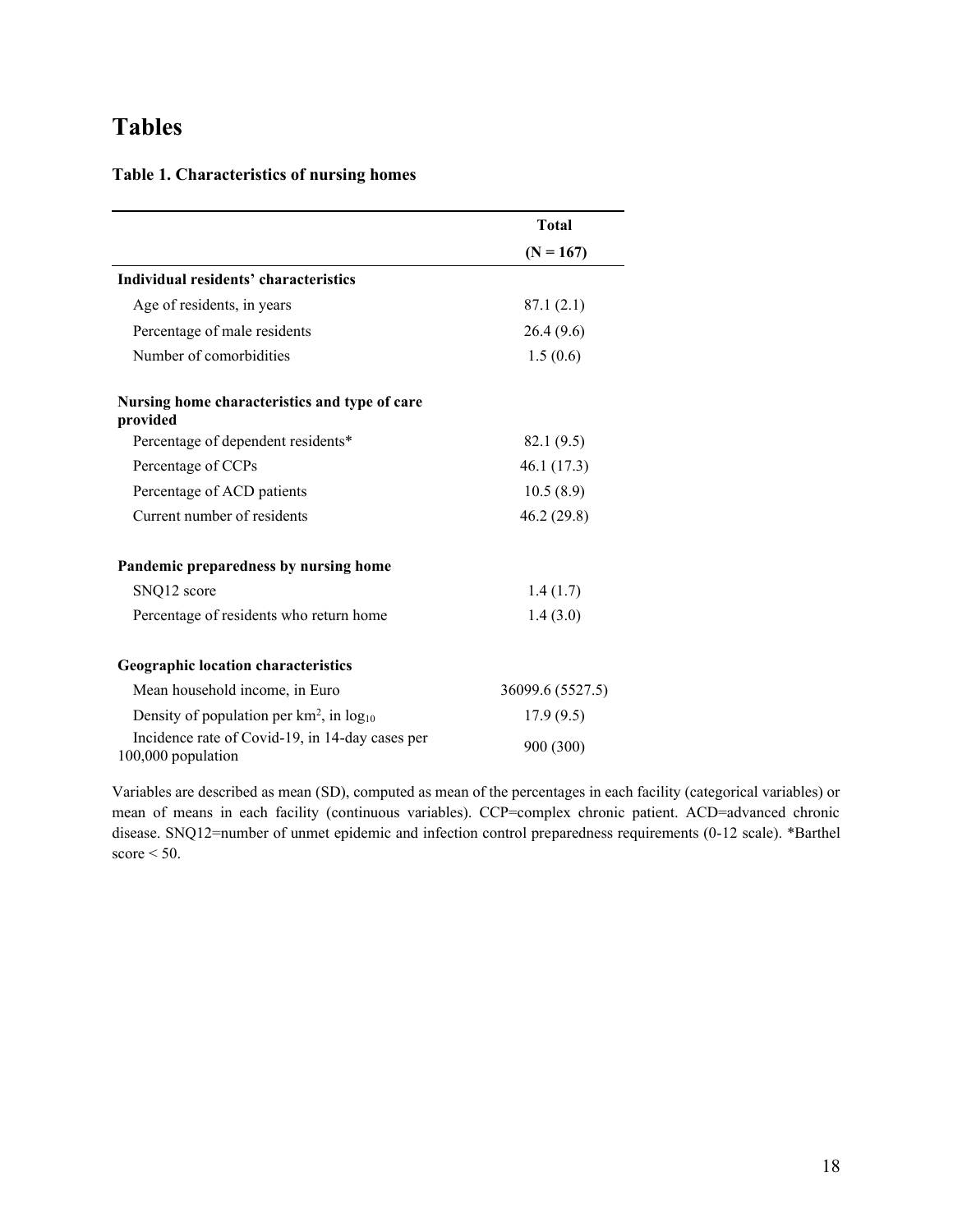**Table 2.** Estimated effect of long-term care facilities' characteristics in all deaths and Covid-19 related deaths at facility level.

|                                                           | All-cause deaths          |                         |              | Covid-19-related deaths   |                         |              |
|-----------------------------------------------------------|---------------------------|-------------------------|--------------|---------------------------|-------------------------|--------------|
|                                                           | Univariate                | Multivariable           |              | Univariate                | Multivariable           |              |
|                                                           | analysis                  |                         | analysis     | analysis                  | analysis                |              |
|                                                           | IRR (95%<br>CI            | IRR (95%<br>CI          | $p$ -value   | IRR (95%<br>CI            | IRR (95%)<br>CI)        | $p$ -value   |
|                                                           |                           |                         |              |                           |                         |              |
| Individual residents' characteristics                     |                           |                         |              |                           |                         |              |
| Age of residents, in years†                               | 1.00<br>$(0.97-1.02)$     | $\cdot\cdot$            | $\ddotsc$    | 0.98<br>$(0.95 - 1.02)$   | $\ddotsc$               | $\cdot\cdot$ |
| % of male residents                                       | 1.06<br>$(1.00-1.12)^*$   | 1.07<br>$(1.01 - 1.13)$ | 0.0263       | 1.03<br>$(0.95 - 1.12)$   |                         | $\ldots$     |
| Number of comorbidities†                                  | 1.18<br>$(1.08-1.28)$ *   |                         | $\ddotsc$    | 1.31<br>$(1.18-1.46)^*$   |                         | $\cdot$ .    |
| Nursing home characteristics and type of care<br>provided |                           |                         |              |                           |                         |              |
|                                                           | 1.00                      |                         |              | 1.00                      |                         |              |
| % Dependent Residents                                     | $(0.95 - 1.05)$           | $\cdot\cdot$            | $\cdot\cdot$ | $(0.93 - 1.07)$           | $\ddotsc$               | $\ldots$     |
| % CCP Residents                                           | 1.04<br>$(1.01-1.06)$ *   | 1.07<br>$(1.03 - 1.10)$ | < 0.0001     | 1.06<br>$(1.02 - 1.09)^*$ | 1.07<br>$(1.04 - 1.11)$ | 0.0001       |
| % ACD Residents                                           | 1.06<br>$(1.00-1.11)$     | $\cdot\cdot$            | $\ddotsc$    | 1.10<br>$(1.02 - 1.18)^*$ | $\ddot{\phantom{0}}$    | $\cdot$ .    |
| Current number of residents                               | 1.02<br>$(1.00-1.03)*$    | 1.02<br>$(1.01-1.03)$   | 0.0098       | 0.95<br>$(0.98 - 1.01)$   | $\ddotsc$               | $\ldots$     |
| Pandemic preparedness by nursing home                     |                           |                         |              |                           |                         |              |
| $SNQ12\dagger$                                            | 1.06<br>$(1.04-1.09)^*$   | 1.05<br>$(1.03 - 1.08)$ | 0.0001       | 1.07<br>$(1.04-1.10)*$    | 1.05<br>$(1.02 - 1.09)$ | 0.0005       |
| % of residents who return home                            | 0.95<br>$(0.79-1.13)$     |                         | $\ldots$     | 0.86<br>$(0.67 - 1.10)$   |                         | $\cdot$ .    |
| Geographic location characteristics                       |                           |                         |              |                           |                         |              |
| Mean household income, in Euro‡                           | 1.00<br>$(0.99 - 1.00)$   | $\cdot\cdot$            | $\ldots$     | 0.99<br>$(0.98 - 1.00)$   |                         | $\ddotsc$    |
| Population density, log10 people/km2§                     | 1.06<br>$(0.89 - 1.27)$   | $\cdot\cdot$            | $\ddotsc$    | 1.00<br>$(0.80 - 1.26)$   | $\ddotsc$               | $\cdot\cdot$ |
| Population incidence of Covid-19                          | 1.89<br>$(1.63 - 2.20)^*$ | 1.88<br>$(1.61 - 2.19)$ | < 0.0001     | 2.25<br>$(1.85 - 2.73)^*$ | 2.39<br>$(1.95 - 2.93)$ | < 0.0001     |

CCP= complex chronic patient; ACD= advanced chronic disease; Dependent resident=Barthel score < 50; SNQ12= number of unmet essential items for implementing preventive measures (0-12).

Incidence rate ratio (IRR) and 95% CI are shown for the zero inflated Poisson model.

IRR represents the estimated effect for an increase of 10 units, unless otherwise indicated.

† IRR for an increase in 1 unit.

‡ IRR for an increase of 10,000€/annum in mean household income.

§ IRR for an increase in 1  $log_{10}$  people/km<sup>2</sup>.

|| IRR for an increase in 100 cases of Covid-19 14-day incidence rate per 100,000 population.

\*p-value for univariate analysis <0.05

Omnibus test: All-cause death model ( $\chi^2$ -statistic: 1332; *p*-value<0.0001) and Covid-19-related death model ( $\chi^2$ statistic: 2211; *p*-value<0.0001).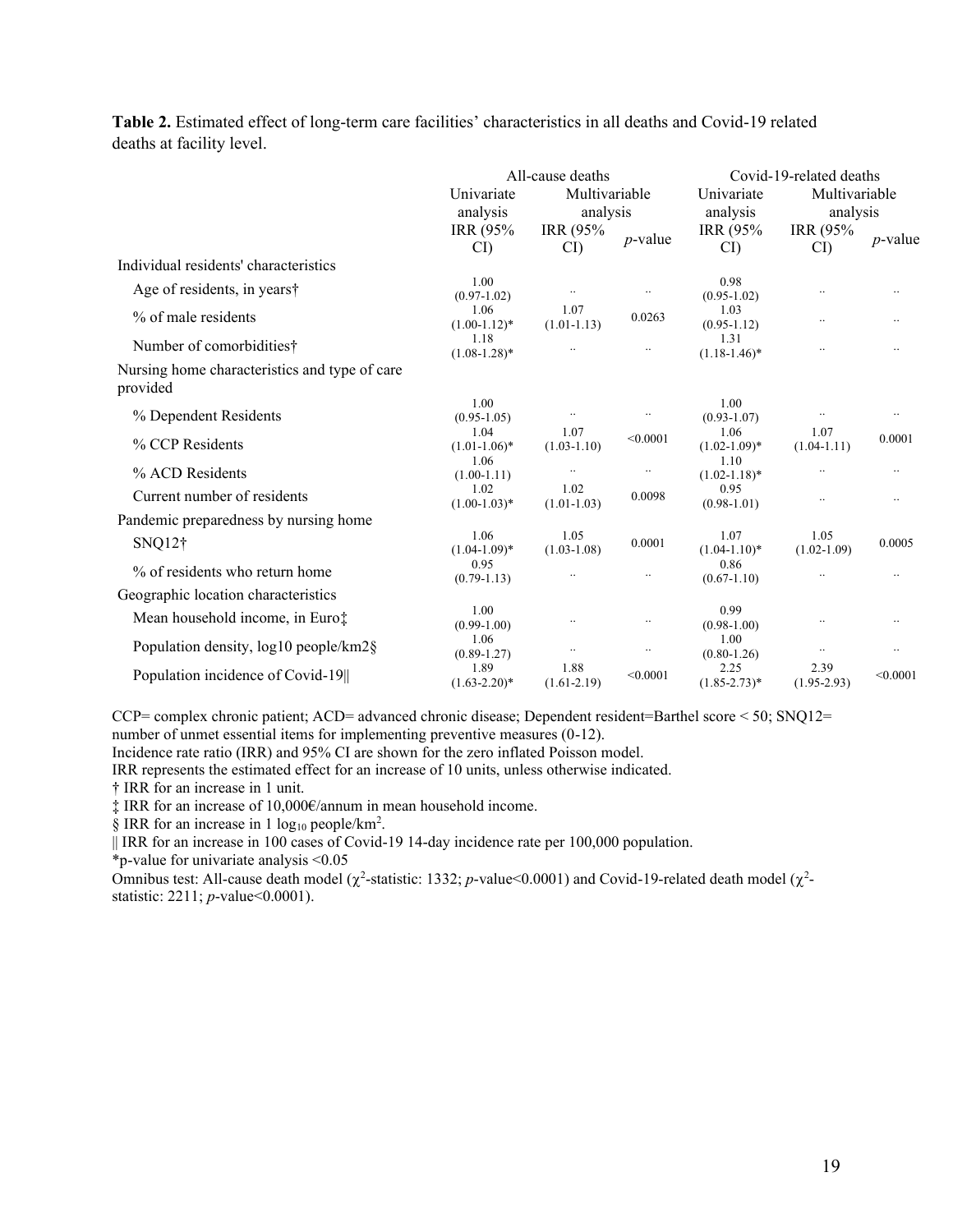## **Methods**

#### *Study setting and participants*

This was a retrospective cohort study of Covid-19 mortality risk factors in the residential setting in Catalonia (North-East Spain). The study included clinical, mortality, and structural information corresponding to all public and private nursing homes in the administrative health region *Metropolitana Nord* (population 1,986,032 people) in Barcelona, Spain between March 1 and June 1, 2020, during the Covid-19 outbreak. Skilled nursing facilities (i.e., intermediate care) and mental health facilities were excluded from the analysis.

On March 1, 2020, the Department of Health of Catalonia launched a comprehensive disease control program to minimize Covid-19 spread and mortality among residents in nursing homes. The containment strategy was implemented in all LTC facilities in the study area and involved 64 primary care teams that reported daily information regarding the epidemiological status of each nursing home. The primary care teams provided preventive epidemiological recommendations, including the partition of communal living areas, isolation of suspected cases and contacts, guidance on personal protective measures to nursing home workers. In the advent of a confirmed or suspected case of Covid-19, the teams also conducted systematic screening of close contacts―or all residents, in centres with high incidence―using real-time reverse transcription– polymerase chain reaction (rt-PCR) from nasopharyngeal swabs. No systematic screenings with PCR were conducted in nursing homes without suspected or confirmed Covid-19 cases.

The study protocol was approved by the institutional review board of Hospital Universitari Germans Trias Pujol.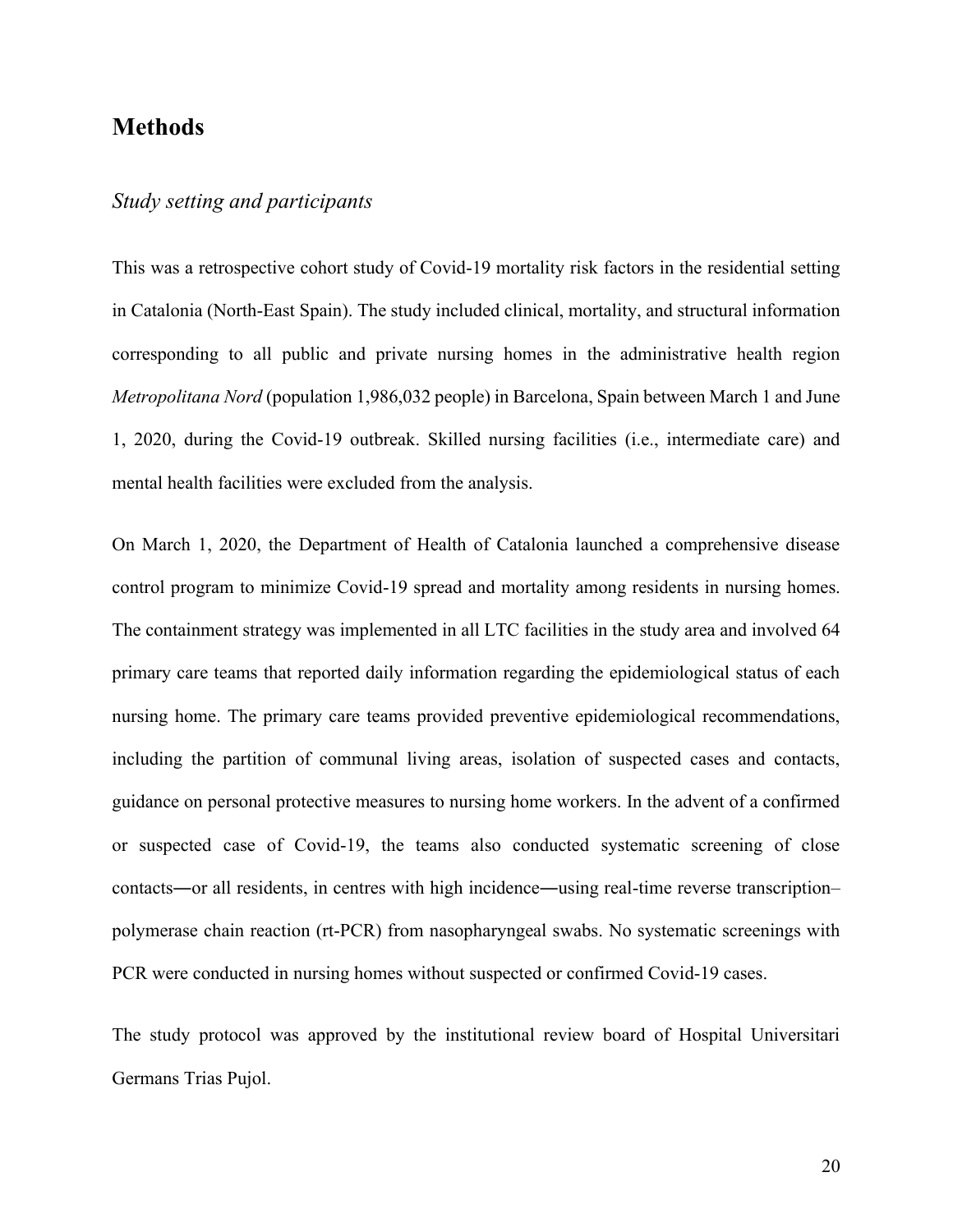### *Data collection*

Demographic and clinical data of residents were extracted from electronic medical records using a standardized data collection form  $21$ . The structural and organizational features of each nursing home were gathered at facility assessment visits by the study team. The demographic and epidemiological profile of the district where the nursing home was located was retrieved from the Statistical Institute of Catalonia. Deaths were identified from the Mortality Registry of the Department of Health of Catalonia where public all deaths at a country-level are systematically registered, irrespective of the place of death. All data were handled according to the General Data Protection Regulation 2016/679 on data protection and privacy for all individuals within the European Union and the local regulatory framework regarding data protection. All data is available in Supplementary Appendix 2.

#### *Definitions*

Variables regarding residents' health characteristics in each nursing home included demographic characteristics (i.e., age and gender), and clinical characteristics (i.e., number of comorbidities). Comorbidities were codified according to the ICD-10 system and included dementia, asthma or chronic obstructive pulmonary disease, hypertension, type-1 diabetes mellitus, type-2 diabetes mellitus, chronic kidney disease, cerebrovascular disease, cardiovascular disease.

We also recorded, nursing home characteristics according to the total number of residents and type of care provided. The latter was assessed based on the proportion of residents classified by their primary care teams as residents with high dependence in activities of daily living (i.e., defined as a Barthel score  $\leq 50$ <sup>22</sup>, complex chronic patients (CCP), and patients with advanced chronic disease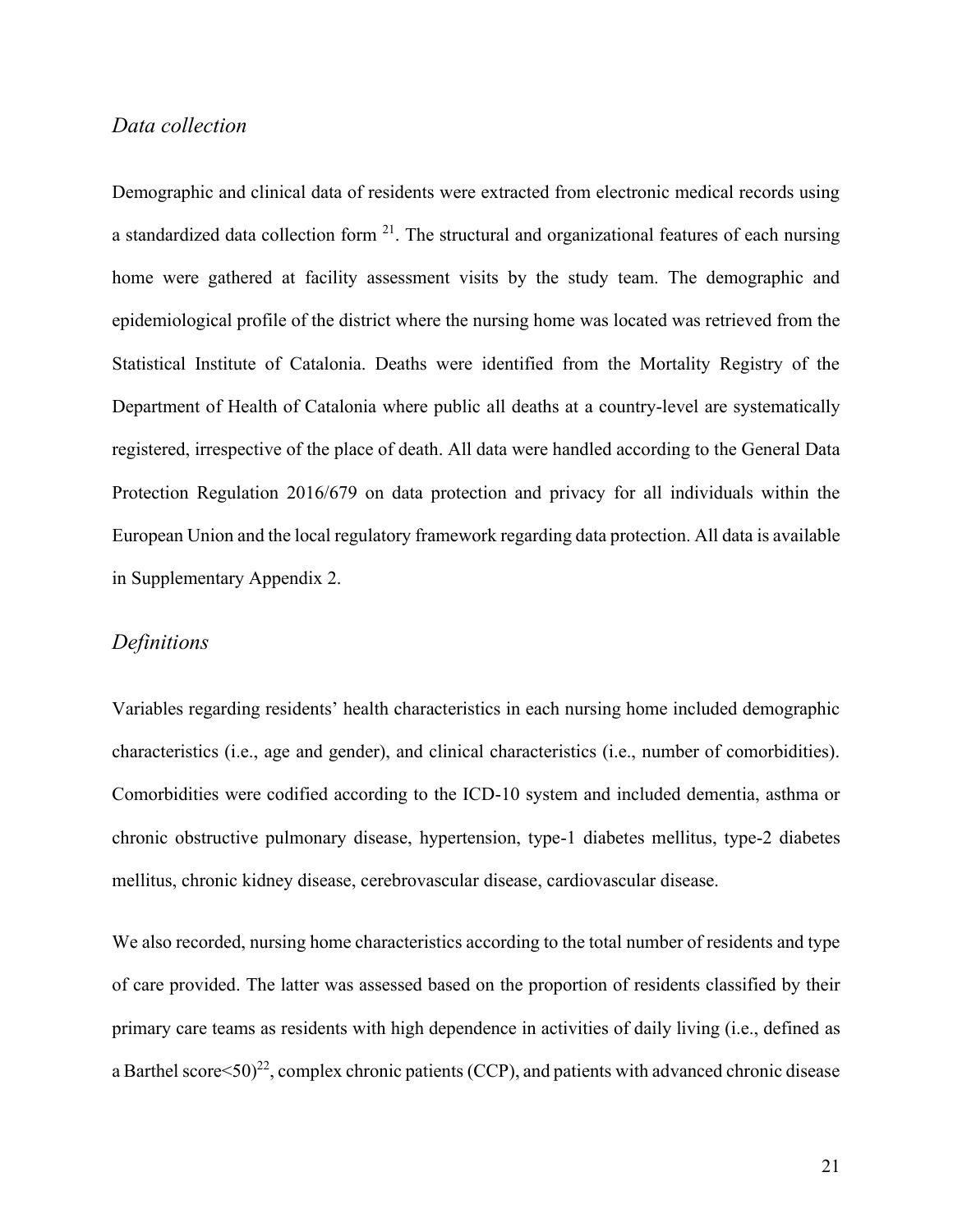(ACD), according to clinical guidelines of the Catalan Health Department <sup>20</sup>. The Catalan guidelines define CCP based on their clinical condition (e.g., multimorbidity, disability, difficult symptom control) and/or social environment (e.g., lack of support from family or caregivers, isolated household). Patients with ACD are those with advanced and irreversible chronic conditions that limit their life expectancy to approximately 12 months.

Pandemic preparedness by nursing homes were characterized according to their capacity for implementing preventative measures within the facility on the basis of an ad-hoc score (SNQ12 score) and organizational variables related to the percentage of residents who returned home to live with their relatives as a protective measure against Covid-19. The capacity of the nursing home for pandemic preparedness and response was assessed using a non-validated *ad hoc* set of 12 essential items that yields a score, called SNQ12 (*sine qua non* conditions for implementing the measures, Supplementary Appendix)<sup>23</sup>. The score indicates the number of unmet requirements, which ranges from 0 (all requirements are met) to 12 (all requirements are unmet). The requirements are related to three areas: 1) personal protective equipment (PPEs), including a waterproof gown, face mask (i.e., either filtering facepiece 2 or surgical), gloves, and protective glass (adequate supply, routine use, and use for waste management and cleaning/disinfection), 2) surveillance and communication (routine monitoring of symptom onset by non-healthcare professionals and communication of symptoms to occupational health services), and 3) cleaning and waste management (regular hand washing before and after contact with Covid-19 patients or their contacts, adequate laundry procedures, cleaning and disinfection of surfaces, use of an adequate disinfectant, adequate disposal of used PPEs). The SNQ12 score was developed by the Catalan Ministry of Health and distributed to medical directors of the nursing homes along with the request of returning the result within the next 14 days. The number of residents returning home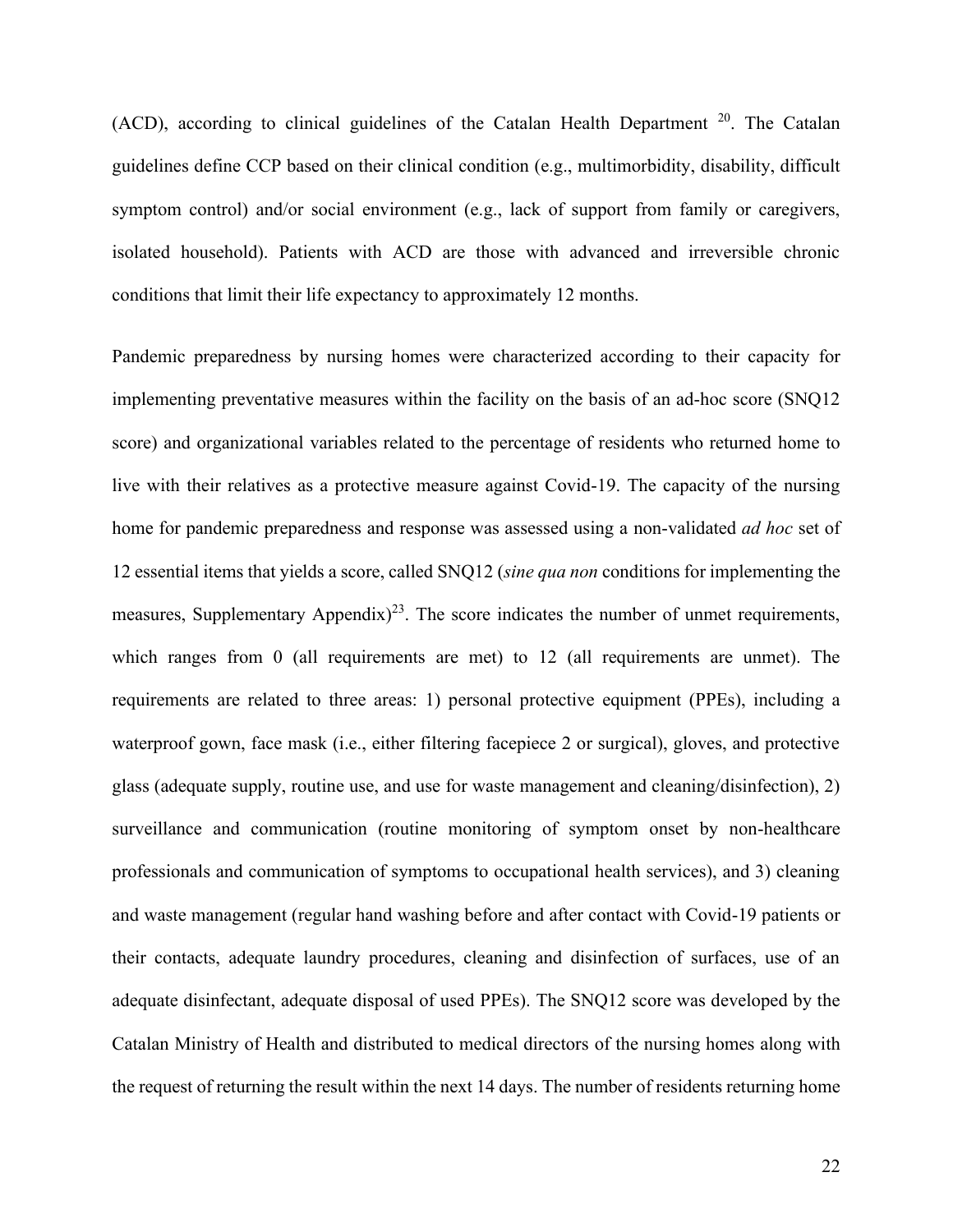was recorded by LTCF with the Covid-19  $App<sup>24</sup>$ . These data were also included in the electronic health records.

The geographic location of the nursing home was assessed and characterized using the mean household income and density of population in the municipality, and the Covid-19 14-day incidence rate per 100,000 in the post code district (lowest administrative division) where the nursing home is located.

Excess mortality directly or indirectly due to Covid-19 was classified as Covid-19-related when individuals had a positive rt-PCR or a clinical suspicion of Covid-19. Clinical suspicion of Covid-19 was defined based on the national guidelines available at the time as individuals with clinical features of acute respiratory disease of sudden onset and any severity, primarily characterized by fever, cough, and shortness of breath. Other symptoms such as odynophagia, anosmia, dysgeusia, muscular pain, diarrhoea, chest pain, or headache could also be considered suggestive of SARS-CoV-2 at the physician's discretion.

#### *Statistical Analysis*

Continuous and categorical variables were presented as the mean and standard deviation (SD) (or median and interquartile range [IQR], defined by  $25<sup>th</sup>$  and  $75<sup>th</sup>$  percentiles) and number (%), respectively. The excess deaths were defined as the difference between deaths reported in 2020 and the median of 2016-2019 for the same months of the year; the Covid-19 contribution to the excess deaths was computed by the difference between confirmed or suspected Covid-19 deaths and all-cause mortality. In our primary analysis to determine the risk factors associated with mortality, we used univariate and multivariable zero inflated Poisson models at facility level. Independent variables for the multivariable model were chosen using an Akaike Information